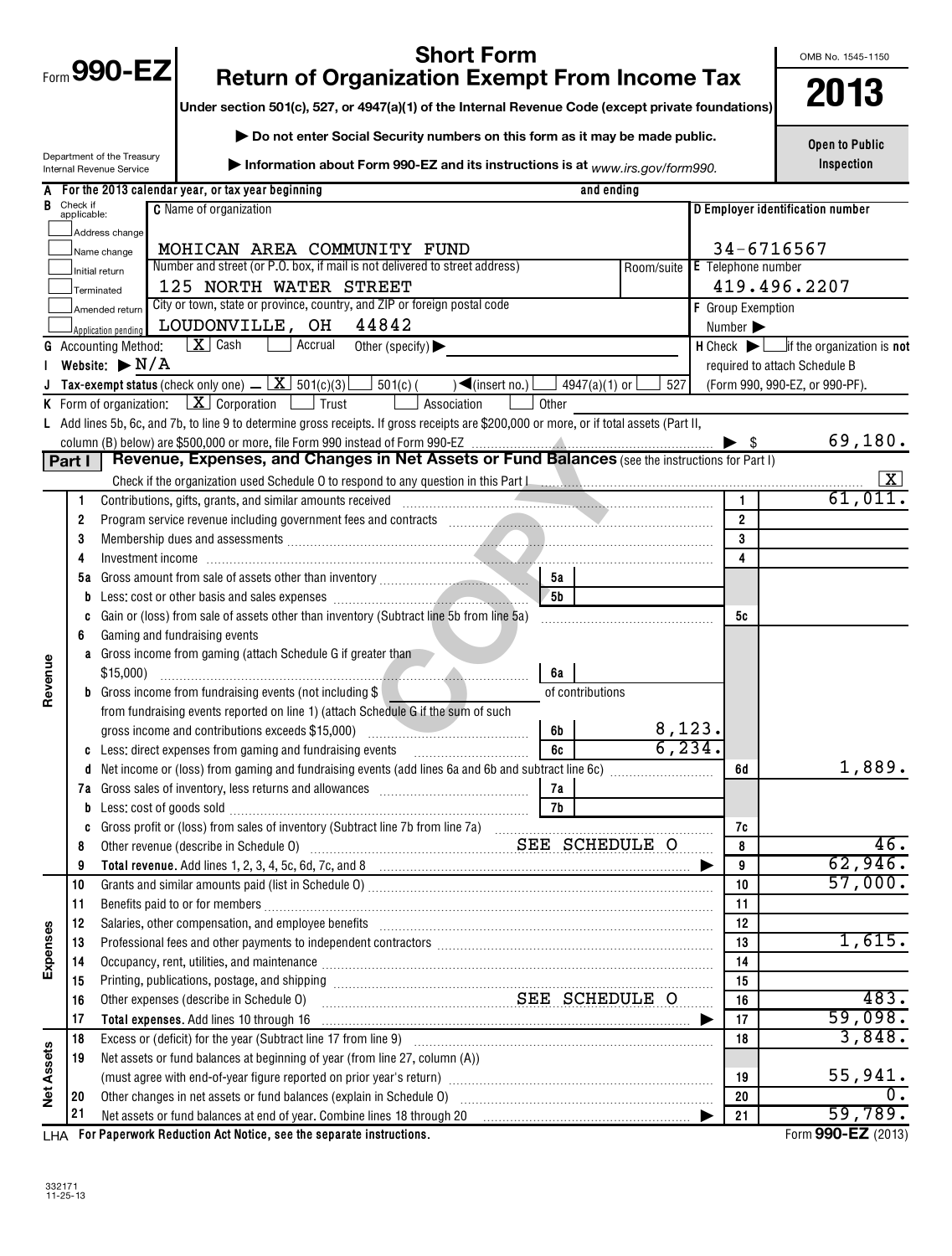|    | MOHICAN AREA COMMUNITY FUND<br>Form 990-EZ (2013)                                                                                                                                                                                     |                     |                                       | 34-6716567                           | Page 2                                               |
|----|---------------------------------------------------------------------------------------------------------------------------------------------------------------------------------------------------------------------------------------|---------------------|---------------------------------------|--------------------------------------|------------------------------------------------------|
|    | <b>Balance Sheets (see the instructions for Part II)</b><br>Part II                                                                                                                                                                   |                     |                                       |                                      |                                                      |
|    | Check if the organization used Schedule O to respond to any question in this Part II                                                                                                                                                  |                     |                                       |                                      |                                                      |
|    |                                                                                                                                                                                                                                       |                     | (A) Beginning of year                 |                                      | (B) End of year                                      |
| 22 | Cash, savings, and investments [11, 12] and the contract of the cash of the cash of the cash of the cash of the cash of the cash of the cash of the cash of the cash of the cash of the cash of the cash of the cash of the ca        |                     | 55,941.                               | 22                                   | 59,789.                                              |
| 23 |                                                                                                                                                                                                                                       |                     |                                       | 23                                   |                                                      |
| 24 |                                                                                                                                                                                                                                       |                     |                                       | 24                                   |                                                      |
| 25 | Total assets <b>communications</b> and assets <b>and assets communications contract to the contract of the contract of the contract of the contract of the contract of the contract of the contract of the contract of the contra</b> |                     | 55,941.                               | 25                                   | 59,789.                                              |
| 26 | Total liabilities (describe in Schedule 0) [11] [12] matter contracts and a set of the schedule of the state s                                                                                                                        |                     | 0                                     | 26                                   | 0.                                                   |
| 27 | Net assets or fund balances (line 27 of column (B) must agree with line 21)                                                                                                                                                           |                     | 55,941.                               | 27                                   | 59,789.                                              |
|    | Statement of Program Service Accomplishments (see the instructions for Part III)<br>Part III                                                                                                                                          |                     |                                       |                                      | <b>Expenses</b>                                      |
|    | Check if the organization used Schedule O to respond to any question in this Part III                                                                                                                                                 |                     |                                       | X                                    | (Required for section<br>$501(c)(3)$ and $501(c)(4)$ |
|    | What is the organization's primary exempt purpose? SEE SCHEDULE O                                                                                                                                                                     |                     |                                       |                                      | organizations and section                            |
|    | Describe the organization's program service accomplishments for each of its three largest program services, as measured by expenses. In a clear and concise                                                                           |                     |                                       | for others.)                         | 4947(a)(1) trusts; optional                          |
|    | manner, describe the services provided, the number of persons benefited, and other relevant information for each program title.                                                                                                       |                     |                                       |                                      |                                                      |
|    | 28 DONATIONS TO SCHOOLS AND OTHER VARIOUS NON-PROFIT                                                                                                                                                                                  |                     |                                       |                                      |                                                      |
|    | <b>ORGANIZATIONS</b>                                                                                                                                                                                                                  |                     |                                       |                                      |                                                      |
|    |                                                                                                                                                                                                                                       |                     |                                       |                                      |                                                      |
|    | (Grants \$                                                                                                                                                                                                                            |                     |                                       | 28al                                 | 65,332.                                              |
| 29 |                                                                                                                                                                                                                                       |                     |                                       |                                      |                                                      |
|    |                                                                                                                                                                                                                                       |                     |                                       |                                      |                                                      |
|    |                                                                                                                                                                                                                                       |                     |                                       |                                      |                                                      |
|    | (Grants \$                                                                                                                                                                                                                            |                     |                                       | 29al                                 |                                                      |
| 30 |                                                                                                                                                                                                                                       |                     |                                       |                                      |                                                      |
|    |                                                                                                                                                                                                                                       |                     |                                       |                                      |                                                      |
|    |                                                                                                                                                                                                                                       |                     |                                       |                                      |                                                      |
|    | (Grants \$                                                                                                                                                                                                                            |                     |                                       | 30a                                  |                                                      |
|    |                                                                                                                                                                                                                                       |                     |                                       | 31a                                  |                                                      |
|    | (Grants \$                                                                                                                                                                                                                            |                     |                                       | 32                                   | 65,332.                                              |
|    | 32 Total program service expenses (add lines 28a through 31a)<br>List of Officers, Directors, Trustees, and Key Employees (list each one even if not compensated - see the instructions for Part IV)<br>Part IV                       |                     |                                       |                                      |                                                      |
|    | Check if the organization used Schedule O to respond to any question in this Part IV                                                                                                                                                  |                     |                                       |                                      | $\overline{\mathbf{x}}$                              |
|    |                                                                                                                                                                                                                                       | (b) Average hours   | (C) Reportable                        | $(d)$ Health benefits.               | (e) Estimated                                        |
|    | (a) Name and title                                                                                                                                                                                                                    | per week devoted to | compensation (Forms<br>W-2/1099-MISC) | contributions to<br>employee benefit | amount of other                                      |
|    |                                                                                                                                                                                                                                       | position            | (if not paid, enter -0-)              | plans, and deferred<br>compensation  | compensation                                         |
|    | <b>BRIAN HINKLE</b>                                                                                                                                                                                                                   |                     |                                       |                                      |                                                      |
|    | <b>BOARD MEMBER</b>                                                                                                                                                                                                                   | 2.00                | 0.                                    |                                      | 0.<br>0.                                             |
|    | <b>ROBERT TURK</b>                                                                                                                                                                                                                    |                     |                                       |                                      |                                                      |
|    | <b>BOARD MEMBER</b>                                                                                                                                                                                                                   | 2.00                | 0.                                    |                                      | 0.<br>0.                                             |
|    | LARRY BURKEPILE                                                                                                                                                                                                                       |                     |                                       |                                      |                                                      |
|    | <b>BOARD MEMBER</b>                                                                                                                                                                                                                   | 2.00                | 0.                                    |                                      | $\mathbf 0$ .<br>0.                                  |
|    | <b>RON KLINE</b>                                                                                                                                                                                                                      |                     |                                       |                                      |                                                      |
|    | <b>BOARD MEMBER</b>                                                                                                                                                                                                                   | 2.00                | 0.                                    |                                      | $\boldsymbol{0}$ .<br>0.                             |
|    | CATHY LANCE                                                                                                                                                                                                                           |                     |                                       |                                      |                                                      |
|    | <b>BOARD MEMBER</b>                                                                                                                                                                                                                   | 2.00                | 0.                                    |                                      | $\boldsymbol{0}$ .<br>0.                             |
|    |                                                                                                                                                                                                                                       |                     |                                       |                                      |                                                      |
|    | JOYCE LINGENFELTER                                                                                                                                                                                                                    |                     |                                       |                                      |                                                      |
|    | <b>BOARD MEMBER</b>                                                                                                                                                                                                                   | 2.00                | 0.                                    |                                      | $\boldsymbol{0}$ .<br>0.                             |
|    | TOM LUNT                                                                                                                                                                                                                              |                     |                                       |                                      |                                                      |
|    | <b>BOARD MEMBER</b>                                                                                                                                                                                                                   | 2.00                | 0.                                    |                                      | $\boldsymbol{0}$ .<br>0.                             |
|    | DEBORAH RASTETTER                                                                                                                                                                                                                     |                     |                                       |                                      |                                                      |
|    | <b>BOARD MEMBER</b>                                                                                                                                                                                                                   | 2.00                | 0.                                    |                                      | $\boldsymbol{0}$ .<br>0.                             |
|    | <b>JOANN UTTERBACK</b>                                                                                                                                                                                                                |                     |                                       |                                      |                                                      |
|    | <b>BOARD MEMBER</b>                                                                                                                                                                                                                   | 2.00                | 0.                                    |                                      | $\boldsymbol{0}$ .<br>0.                             |
|    | SALLY WARBEL                                                                                                                                                                                                                          |                     |                                       |                                      |                                                      |
|    | <b>BOARD MEMBER</b>                                                                                                                                                                                                                   | 2.00                | 0.                                    |                                      | $\boldsymbol{0}$ .<br>0.                             |
|    | <b>DAVID HUNTER</b>                                                                                                                                                                                                                   |                     |                                       |                                      |                                                      |
|    | PRESIDENT                                                                                                                                                                                                                             | 4.00                | 0.                                    |                                      | $\boldsymbol{0}$ .<br>0.                             |
|    | <b>ANNETTE GORRELL</b><br><b>SECRETARY</b>                                                                                                                                                                                            | 4.00                | $\mathbf 0$ .                         |                                      | $\mathbf 0$ .<br>0.                                  |

Form (2013) **990-EZ**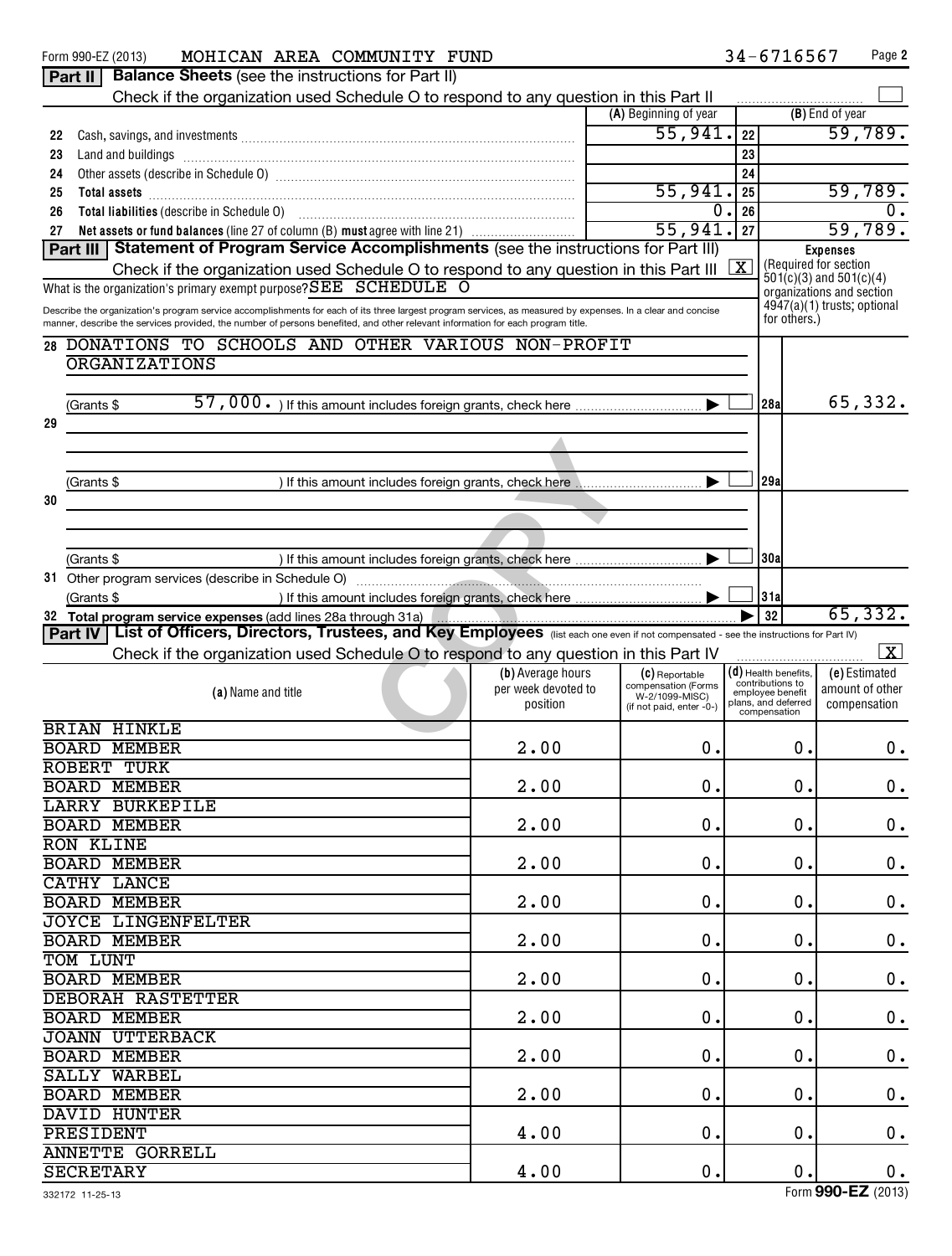Form 990-EZ (2013) **MOHICAN AREA COMMUNITY FUND** 34-67I6567 Page MOHICAN AREA COMMUNITY FUND 34-6716567

**3**

|    | Part V<br>Other Information (Note the Schedule A and personal benefit contract statement requirements in the<br>instructions for Part V) Check if the organization used Sch. O to respond to any question in this Part V |                 |                     | $\vert$ X $\vert$       |
|----|--------------------------------------------------------------------------------------------------------------------------------------------------------------------------------------------------------------------------|-----------------|---------------------|-------------------------|
|    |                                                                                                                                                                                                                          |                 | $\overline{Yes}$ No |                         |
| 33 | Did the organization engage in any significant activity not previously reported to the IRS? If "Yes," provide a detailed description of each                                                                             |                 |                     |                         |
|    | activity in Schedule O                                                                                                                                                                                                   | 33              |                     | X                       |
| 34 | Were any significant changes made to the organizing or governing documents? If "Yes," attach a conformed copy of the amended                                                                                             |                 |                     |                         |
|    | documents if they reflect a change to the organization's name. Otherwise, explain the change on Schedule O (see instructions)<br>.                                                                                       | 34              |                     | x                       |
|    | 35 a Did the organization have unrelated business gross income of \$1,000 or more during the year from business activities (such as those reported                                                                       |                 |                     |                         |
|    | on lines 2, 6a, and 7a, among others)?                                                                                                                                                                                   | 35a             |                     | x                       |
|    |                                                                                                                                                                                                                          | 35 <sub>b</sub> | N/R                 |                         |
|    | c Was the organization a section $501(c)(4)$ , $501(c)(5)$ , or $501(c)(6)$ organization subject to section $6033(e)$ notice, reporting, and proxy tax                                                                   |                 |                     | x                       |
|    | Did the organization undergo a liquidation, dissolution, termination, or significant disposition of net assets during the year? If "Yes,"                                                                                | 35c             |                     |                         |
| 36 |                                                                                                                                                                                                                          | 36              |                     | x                       |
|    | 0.                                                                                                                                                                                                                       |                 |                     |                         |
|    | <b>b</b> Did the organization file Form 1120-POL for this year?                                                                                                                                                          | 37 <sub>b</sub> |                     | x                       |
|    | 38a Did the organization borrow from, or make any loans to, any officer, director, trustee, or key employee or were any such loans made                                                                                  |                 |                     |                         |
|    |                                                                                                                                                                                                                          | 38a             |                     | х                       |
|    | N/A<br>38 <sub>b</sub>                                                                                                                                                                                                   |                 |                     |                         |
| 39 | Section 501(c)(7) organizations. Enter:                                                                                                                                                                                  |                 |                     |                         |
|    | N/A<br>a Initiation fees and capital contributions included on line 9 [11] [11] matter contracts and capital contributions included on line 9<br>39a                                                                     |                 |                     |                         |
|    | N/A<br>39 <sub>b</sub>                                                                                                                                                                                                   |                 |                     |                         |
|    | 40a Section 501(c)(3) organizations. Enter amount of tax imposed on the organization during the year under:                                                                                                              |                 |                     |                         |
|    | 0.<br>$0 \cdot$ ; section 4912 $\triangleright$ 0.; section 4955 $\triangleright$<br>section 4911                                                                                                                        |                 |                     |                         |
|    | <b>b</b> Section 501(c)(3) and 501(c)(4) organizations. Did the organization engage in any section 4958 excess benefit transaction during the                                                                            |                 |                     |                         |
|    | year, or did it engage in an excess benefit transaction in a prior year that has not been reported on any of its prior Forms 990 or 990-EZ?                                                                              |                 |                     |                         |
|    | If "Yes," complete Schedule L, Part I                                                                                                                                                                                    | 40b             |                     | x                       |
|    | c Section $501(c)(3)$ and $501(c)(4)$ organizations. Enter amount of tax imposed on organization managers                                                                                                                |                 |                     |                         |
|    | 0.<br>or disqualified persons during the year under sections 4912, 4955, and 4958<br><u> Elizabeth Maria Alexandria (h. 1878).</u>                                                                                       |                 |                     |                         |
|    | <b>d</b> Section $501(c)(3)$ and $501(c)(4)$ organizations. Enter amount of tax on line 40c reimbursed by the<br>0.                                                                                                      |                 |                     |                         |
|    | organization<br>e All organizations. At any time during the tax year, was the organization a party to a prohibited tax shelter                                                                                           |                 |                     |                         |
|    | transaction? If "Yes," complete Form 8886-T                                                                                                                                                                              | 40e             |                     | x                       |
| 41 | List the states with which a copy of this return is filed $\triangleright$ OH                                                                                                                                            |                 |                     |                         |
|    | Telephone no. > 419.289.7007<br>42a The organization's books are in care of $\triangleright$ TAMI REYNOLDS                                                                                                               |                 |                     |                         |
|    | $ZIP + 4$ $\rightarrow$ 44805<br>Located at > 1020 CLEVELAND AVENUE, ASHLAND, OH                                                                                                                                         |                 |                     |                         |
|    | <b>b</b> At any time during the calendar year, did the organization have an interest in or a signature or other authority                                                                                                |                 |                     |                         |
|    | over a financial account in a foreign country (such as a bank account, securities account, or other financial                                                                                                            |                 | Yes No              |                         |
|    | account)?                                                                                                                                                                                                                | 42b             |                     | $\overline{\texttt{x}}$ |
|    | If "Yes," enter the name of the foreign country:                                                                                                                                                                         |                 |                     |                         |
|    | See the instructions for exceptions and filing requirements for Form TD F 90-22.1, Report of Foreign Bank and Financial Accounts.                                                                                        |                 |                     |                         |
|    |                                                                                                                                                                                                                          | 42c             |                     | х                       |
|    | If "Yes," enter the name of the foreign country: $\blacktriangleright$                                                                                                                                                   |                 |                     |                         |
| 43 |                                                                                                                                                                                                                          |                 |                     |                         |
|    |                                                                                                                                                                                                                          | N/A             |                     |                         |
|    |                                                                                                                                                                                                                          |                 |                     |                         |
|    |                                                                                                                                                                                                                          |                 | Yes No              |                         |
|    | 44a Did the organization maintain any donor advised funds during the year? If "Yes," Form 990 must be completed instead of                                                                                               |                 |                     |                         |
|    | Form 990-EZ                                                                                                                                                                                                              | 44a             |                     | х                       |
|    | b Did the organization operate one or more hospital facilities during the year? If "Yes," Form 990 must be completed instead                                                                                             |                 |                     | х                       |
|    |                                                                                                                                                                                                                          | 44b<br>44c      |                     | $\overline{\textbf{X}}$ |
|    | d If "Yes" to line 44c, has the organization filed a Form 720 to report these payments? If "No," provide an explanation                                                                                                  |                 |                     |                         |
|    | in Schedule O                                                                                                                                                                                                            | 44d             |                     |                         |
|    |                                                                                                                                                                                                                          | 45a             |                     | х                       |
|    | 45b Did the organization receive any payment from or engage in any transaction with a controlled entity within the meaning of section                                                                                    |                 |                     |                         |
|    |                                                                                                                                                                                                                          | 45b             |                     |                         |

 **990-EZ** Form (2013)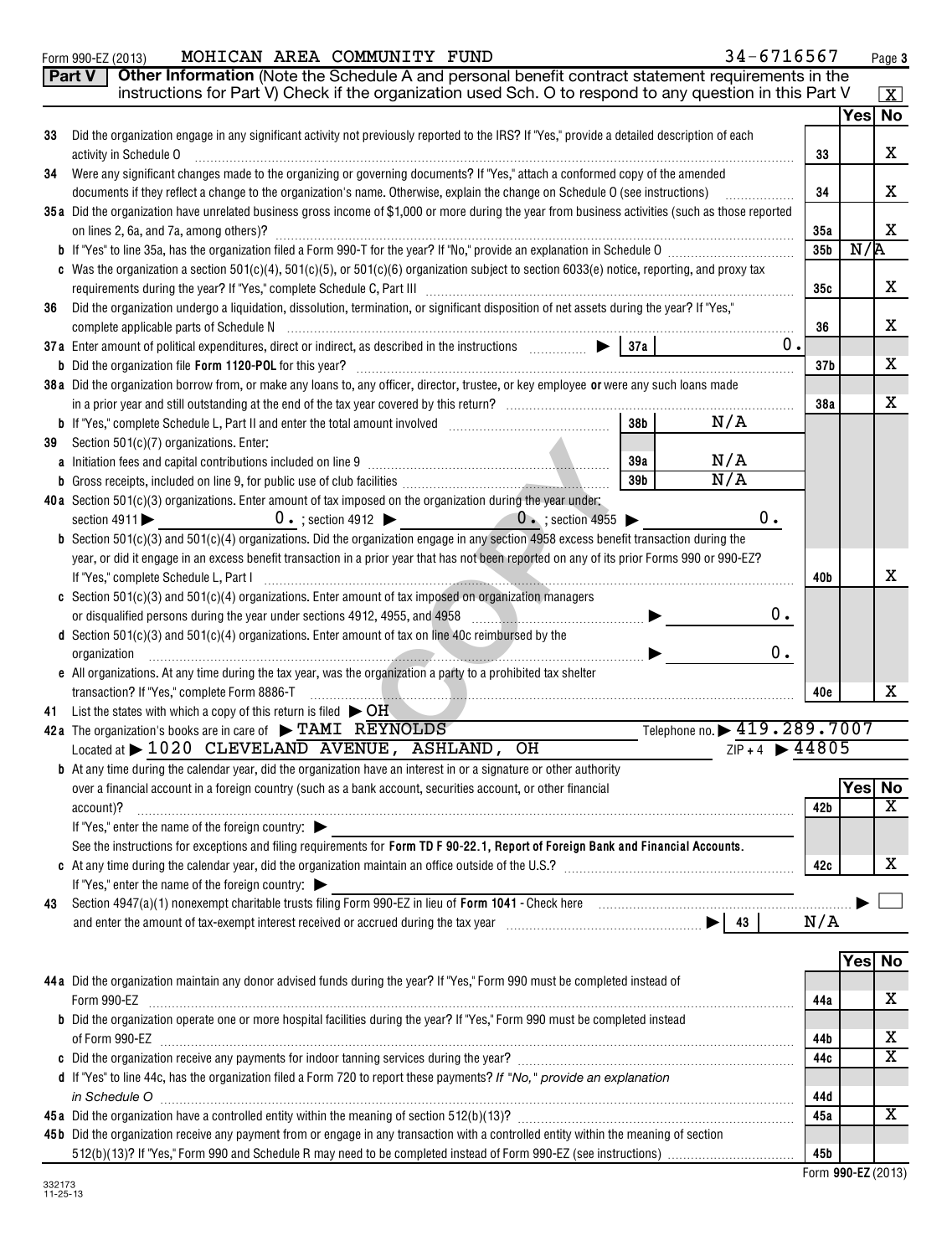| 46                  | Did the organization engage, directly or indirectly, in political campaign activities on behalf of or in opposition to candidates for public office? |                                                                                                                                                                                                                                                                |                      |                     |          |                                       | 46                                              |     | x                |                         |
|---------------------|------------------------------------------------------------------------------------------------------------------------------------------------------|----------------------------------------------------------------------------------------------------------------------------------------------------------------------------------------------------------------------------------------------------------------|----------------------|---------------------|----------|---------------------------------------|-------------------------------------------------|-----|------------------|-------------------------|
|                     | Part VI                                                                                                                                              | Section 501(c)(3) organizations only                                                                                                                                                                                                                           |                      |                     |          |                                       |                                                 |     |                  |                         |
|                     |                                                                                                                                                      | All section 501(c)(3) organizations must answer questions 47-49b and 52, and complete the tables for lines 50 and 51.                                                                                                                                          |                      |                     |          |                                       |                                                 |     |                  |                         |
|                     |                                                                                                                                                      |                                                                                                                                                                                                                                                                |                      |                     |          |                                       |                                                 |     |                  |                         |
|                     |                                                                                                                                                      |                                                                                                                                                                                                                                                                |                      |                     |          |                                       |                                                 |     | Yes              | No                      |
| 47                  |                                                                                                                                                      | Did the organization engage in lobbying activities or have a section 501(h) election in effect during the tax year? If "Yes," complete Sch. C, Part II                                                                                                         |                      |                     |          |                                       |                                                 | 47  |                  | X                       |
| 48                  |                                                                                                                                                      |                                                                                                                                                                                                                                                                |                      |                     |          |                                       |                                                 | 48  |                  | $\overline{\textbf{x}}$ |
|                     |                                                                                                                                                      |                                                                                                                                                                                                                                                                |                      |                     |          |                                       |                                                 | 49a |                  | $\overline{\textbf{x}}$ |
|                     |                                                                                                                                                      |                                                                                                                                                                                                                                                                |                      |                     |          |                                       |                                                 | 49b |                  |                         |
| 50                  |                                                                                                                                                      | Complete this table for the organization's five highest compensated employees (other than officers, directors, trustees and key employees) who each received more                                                                                              |                      |                     |          |                                       |                                                 |     |                  |                         |
|                     |                                                                                                                                                      | than \$100,000 of compensation from the organization. If there is none, enter "None."                                                                                                                                                                          |                      |                     |          |                                       |                                                 |     |                  |                         |
|                     |                                                                                                                                                      | (a) Name and title of each employee                                                                                                                                                                                                                            |                      | (b) Average hours   |          | (C) Reportable                        | (d) Health benefits,                            |     | (e) Estimated    |                         |
|                     |                                                                                                                                                      |                                                                                                                                                                                                                                                                |                      | per week devoted to |          | compensation (Forms<br>W-2/1099-MISC) | contributions to<br>employee benefit            |     | amount of other  |                         |
|                     |                                                                                                                                                      | <b>NONE</b>                                                                                                                                                                                                                                                    |                      | position            |          |                                       | plans, and deferred<br>compensation             |     | compensation     |                         |
|                     |                                                                                                                                                      |                                                                                                                                                                                                                                                                |                      |                     |          |                                       |                                                 |     |                  |                         |
|                     |                                                                                                                                                      |                                                                                                                                                                                                                                                                |                      |                     |          |                                       |                                                 |     |                  |                         |
|                     |                                                                                                                                                      |                                                                                                                                                                                                                                                                |                      |                     |          |                                       |                                                 |     |                  |                         |
|                     |                                                                                                                                                      |                                                                                                                                                                                                                                                                |                      |                     |          |                                       |                                                 |     |                  |                         |
|                     |                                                                                                                                                      |                                                                                                                                                                                                                                                                |                      |                     |          |                                       |                                                 |     |                  |                         |
|                     |                                                                                                                                                      |                                                                                                                                                                                                                                                                |                      |                     |          |                                       |                                                 |     |                  |                         |
|                     |                                                                                                                                                      |                                                                                                                                                                                                                                                                |                      |                     |          |                                       |                                                 |     |                  |                         |
|                     |                                                                                                                                                      |                                                                                                                                                                                                                                                                |                      |                     |          |                                       |                                                 |     |                  |                         |
|                     |                                                                                                                                                      |                                                                                                                                                                                                                                                                |                      |                     |          |                                       |                                                 |     |                  |                         |
|                     |                                                                                                                                                      |                                                                                                                                                                                                                                                                |                      |                     |          |                                       |                                                 |     |                  |                         |
|                     |                                                                                                                                                      | f Total number of other employees paid over \$100,000                                                                                                                                                                                                          |                      |                     |          |                                       |                                                 |     |                  |                         |
| 51                  |                                                                                                                                                      | Complete this table for the organization's five highest compensated independent contractors who each received more than \$100,000 of compensation from the                                                                                                     |                      |                     |          |                                       |                                                 |     |                  |                         |
|                     |                                                                                                                                                      | <b>NONE</b><br>organization. If there is none, enter "None."                                                                                                                                                                                                   |                      |                     |          |                                       |                                                 |     |                  |                         |
|                     |                                                                                                                                                      | (a) Name and business address of each independent contractor                                                                                                                                                                                                   |                      |                     |          | (b) Type of service                   |                                                 |     | (c) Compensation |                         |
|                     |                                                                                                                                                      |                                                                                                                                                                                                                                                                |                      |                     |          |                                       |                                                 |     |                  |                         |
|                     |                                                                                                                                                      |                                                                                                                                                                                                                                                                |                      |                     |          |                                       |                                                 |     |                  |                         |
|                     |                                                                                                                                                      |                                                                                                                                                                                                                                                                |                      |                     |          |                                       |                                                 |     |                  |                         |
|                     |                                                                                                                                                      |                                                                                                                                                                                                                                                                |                      |                     |          |                                       |                                                 |     |                  |                         |
|                     |                                                                                                                                                      |                                                                                                                                                                                                                                                                |                      |                     |          |                                       |                                                 |     |                  |                         |
|                     |                                                                                                                                                      |                                                                                                                                                                                                                                                                |                      |                     |          |                                       |                                                 |     |                  |                         |
|                     |                                                                                                                                                      |                                                                                                                                                                                                                                                                |                      |                     |          |                                       |                                                 |     |                  |                         |
|                     |                                                                                                                                                      |                                                                                                                                                                                                                                                                |                      |                     |          |                                       |                                                 |     |                  |                         |
|                     |                                                                                                                                                      |                                                                                                                                                                                                                                                                |                      |                     |          |                                       |                                                 |     |                  |                         |
|                     |                                                                                                                                                      |                                                                                                                                                                                                                                                                |                      |                     |          |                                       |                                                 |     |                  |                         |
|                     |                                                                                                                                                      | d Total number of other independent contractors each receiving over \$100,000                                                                                                                                                                                  |                      |                     |          |                                       |                                                 |     |                  |                         |
| 52                  |                                                                                                                                                      | Did the organization complete Schedule A? Note. All section $501(c)(3)$ organizations and $4947(a)(1)$ nonexempt                                                                                                                                               |                      |                     |          |                                       |                                                 |     |                  |                         |
|                     |                                                                                                                                                      | charitable trusts must attach a completed Schedule A<br>Under penalties of perjury, I declare that I have examined this return, including accompanying schedules and statements, and to the best of my knowledge and belief, it is true, correct, and complete |                      |                     |          |                                       | x                                               | Yes |                  | No                      |
|                     |                                                                                                                                                      | Declaration of preparer (other than officer) is based on all information of which preparer has any knowledge.                                                                                                                                                  |                      |                     |          |                                       |                                                 |     |                  |                         |
|                     |                                                                                                                                                      | Signature of officer                                                                                                                                                                                                                                           |                      |                     |          |                                       | Date                                            |     |                  |                         |
| Sign<br><b>Here</b> |                                                                                                                                                      |                                                                                                                                                                                                                                                                |                      |                     |          |                                       |                                                 |     |                  |                         |
|                     |                                                                                                                                                      | TAMI REYNOLDS,<br>Type or print name and title                                                                                                                                                                                                                 | <b>TREASURER</b>     |                     |          |                                       |                                                 |     |                  |                         |
|                     |                                                                                                                                                      | Print/Type preparer's name                                                                                                                                                                                                                                     | Preparer's signature |                     |          | Check                                 | <b>PTIN</b>                                     |     |                  |                         |
|                     |                                                                                                                                                      |                                                                                                                                                                                                                                                                |                      |                     | Date     | self-employed                         |                                                 |     |                  |                         |
| Paid                |                                                                                                                                                      |                                                                                                                                                                                                                                                                |                      |                     |          |                                       |                                                 |     |                  |                         |
|                     | Preparer                                                                                                                                             | THOMAS M. BANKS, CPA                                                                                                                                                                                                                                           |                      |                     | 05/13/14 |                                       | P00084366                                       |     |                  |                         |
|                     | <b>Use Only</b>                                                                                                                                      | & ASSOCIATES<br>Firm's name<br>$\blacktriangleright$ BANKS                                                                                                                                                                                                     | CPA'S                | <b>TTC</b>          |          |                                       | Firm's EIN > 20-2915114                         |     |                  |                         |
|                     |                                                                                                                                                      | Firm's address > 386 MARION AVENUE                                                                                                                                                                                                                             |                      |                     |          | Phone no.                             | 419.525.2828                                    |     |                  |                         |
|                     |                                                                                                                                                      | MANSFIELD, OH 44903                                                                                                                                                                                                                                            |                      |                     |          |                                       |                                                 |     |                  |                         |
|                     |                                                                                                                                                      | May the IRS discuss this return with the preparer shown above? See instructions                                                                                                                                                                                |                      |                     |          |                                       | $\blacktriangleright$ $\lfloor$ X $\rfloor$ Yes |     |                  | <b>No</b>               |

**990-EZ**  Form (2013)

**4**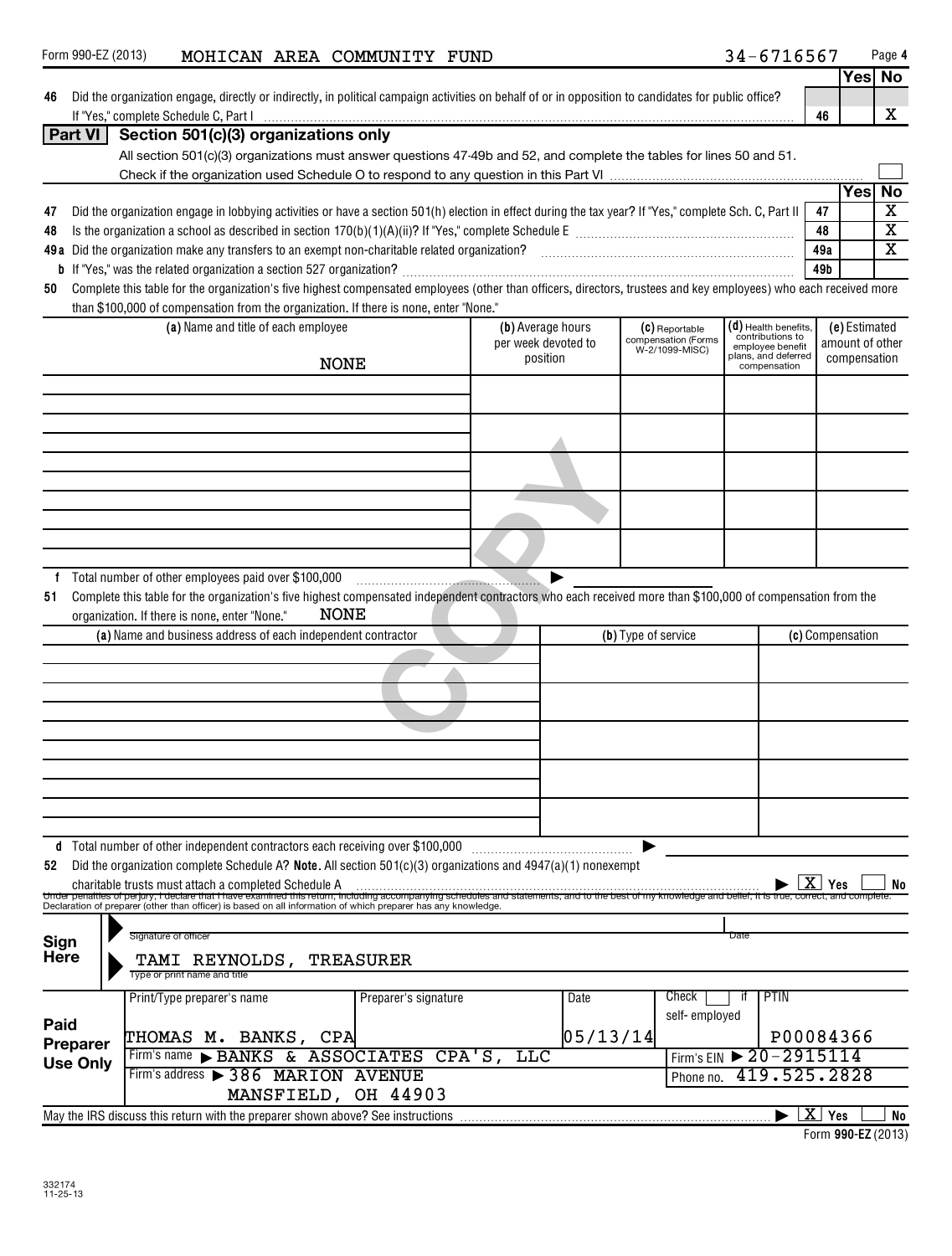|  | _ |
|--|---|
|  |   |
|  |   |

**Total**

LHA **For Paperwork Reduction Act Notice, see the Instructions for Form 990 or 990-EZ.**

**Schedule A (Form 990 or 990-EZ) 2013**

# **SCHEDULE A**

## **(Form 990 or 990-EZ) Complete if the organization is a section 501(c)(3) organization or a section 4947(a)(1) nonexempt charitable trust.**

**| Attach to Form 990 or Form 990-EZ.** 

**Public Charity Status and Public Support** 

From an and 1/3% of its support from contributions, meripect to certain exceptions, and (2) no more than 33 1/3<br>
The (less section 511 tax) from businesses acquired by usively to test for public safety. See **section 509(a** Department of the Treasury Internal Revenue Service Information about Schedule A (Form 990 or 990-EZ) and its instructions is at www.irs.gov/form990. (i) Name of supported | (ii) EIN (iii) Type of organization **[IV**) Is the organization**] (V)** DIQ you notify the **consignation** in col **[(Vii)** Amount of monetary **(see instructions)** ) **(iv)** Is the organization **i**n col. **(i)** listed in your **(v)**  Did you notify the **(i)**  of your support? **(vi) (i) Inspection Name of the organization Employer identification number 1 2 3 4 5** † **6 7 8 9 10 11** A church, convention of churches, or association of churches described in section 170(b)(1)(A)(i). A school described in **section 170(b)(1)(A)(ii).** (Attach Schedule E.) A hospital or a cooperative hospital service organization described in **section 170(b)(1)(A)(iii).** A medical research organization operated in conjunction with a hospital described in **section 170(b)(1)(A)(iii).** Enter the hospital's name, **section 170(b)(1)(A)(iv).**  (Complete Part II.) A federal, state, or local government or governmental unit described in **section 170(b)(1)(A)(v). section 170(b)(1)(A)(vi).** (Complete Part II.) A community trust described in **section 170(b)(1)(A)(vi).** (Complete Part II.) See s**ection 509(a)(2).** (Complete Part III.) An organization organized and operated exclusively to test for public safety. See **section 509(a)(4).** more publicly supported organizations described in section 509(a)(1) or section 509(a)(2). See **section 509(a)(3).** Check the box that **a b c d** Type I Type II Type III - Functionally integrated Type III - Non-functionally integrated † † † † **e f g h (i) (ii)** A family member of a person described in (i) above? ~~~~~~~~~~~~~~~~~~~~~~~~~~~~~~ **(iii)** A 35% controlled entity of a person described in (i) or (ii) above? ~~~~~~~~~~~~~~~~~~~~~~~~ **Yes No 11g(i) 11g(ii) 11g(iii) Yes No Yes No Yes No** (described on lines 1-9 above or IRC section **l**aovernina document? organization in col. organization in col.<br>(i) organized in the U.S.? (i) Name of supported organization support **Part I** | Reason for Public Charity Status (All organizations must complete this part.) See instructions. The organization is not a private foundation because it is: (For lines 1 through 11, check only one box.) city, and state: An organization operated for the benefit of a college or university owned or operated by a governmental unit described in An organization that normally receives a substantial part of its support from a governmental unit or from the general public described in An organization that normally receives: (1) more than 33 1/3% of its support from contributions, membership fees, and gross receipts from activities related to its exempt functions - subject to certain exceptions, and (2) no more than 33 1/3% of its support from gross investment income and unrelated business taxable income (less section 511 tax) from businesses acquired by the organization after June 30, 1975. An organization organized and operated exclusively for the benefit of, to perform the functions of, or to carry out the purposes of one or describes the type of supporting organization and complete lines 11e through 11h. By checking this box, I certify that the organization is not controlled directly or indirectly by one or more disqualified persons other than foundation managers and other than one or more publicly supported organizations described in section 509(a)(1) or section 509(a)(2). If the organization received a written determination from the IRS that it is a Type I, Type II, or Type III supporting organization, check this box ~~~~~~~~~~~~~~~~~~~~~~~~~~~~~~~~~~~~~~~~~~~~~~ Since August 17, 2006, has the organization accepted any gift or contribution from any of the following persons? A person who directly or indirectly controls, either alone or together with persons described in (ii) and (iii) below, the governing body of the supported organization? ~~~~~~~~~~~~~~~~~~~~~~~~~~~~~~ Provide the following information about the supported organization(s).  $\sim$  $\sim$  $\sim$  $\sim$  $\sim$  $\lfloor x \rfloor$  $\sim$  $\sim$  $\sim$  $\sim$ †  $\pm$ MOHICAN AREA COMMUNITY FUND 34-6716567



**Open to Public**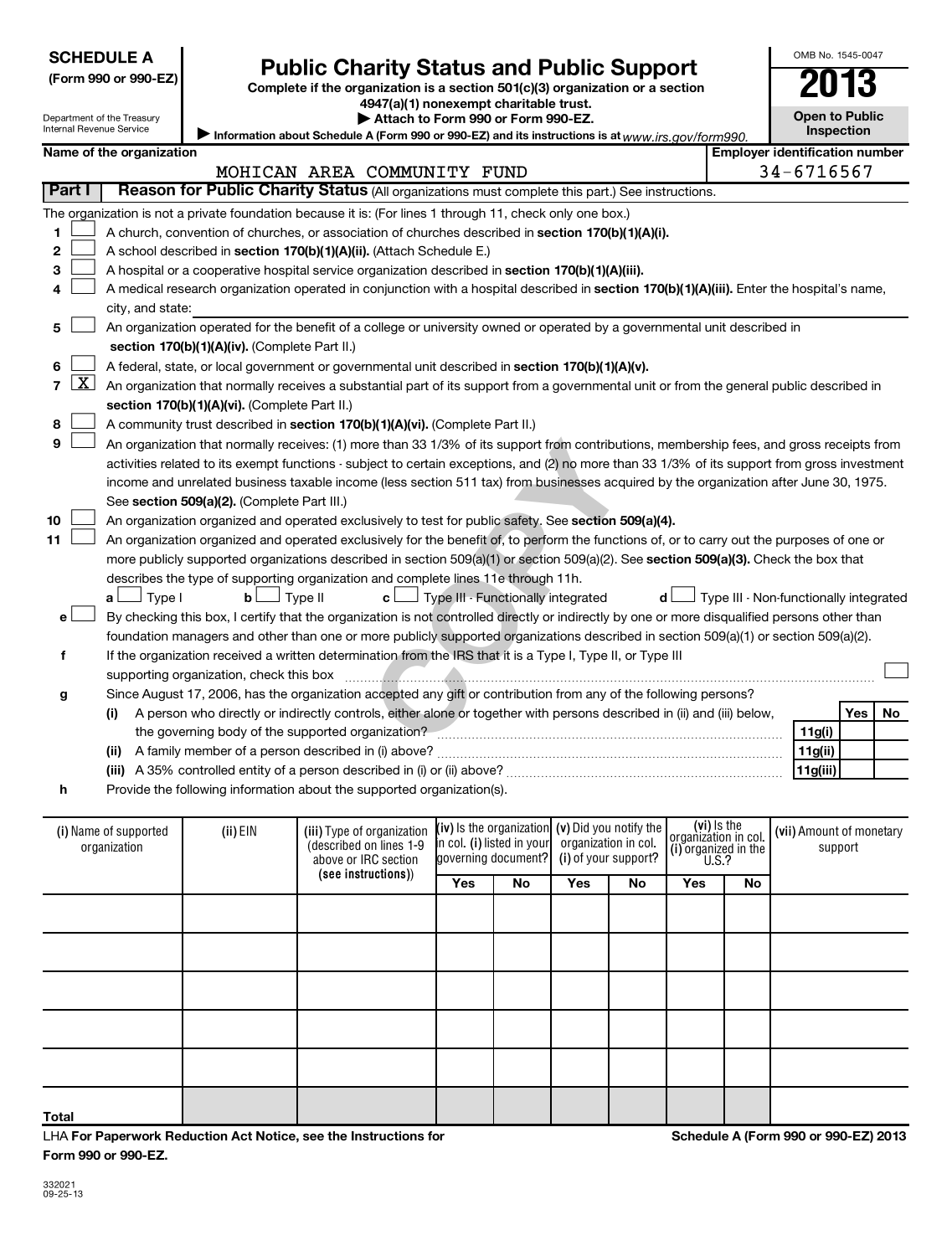## Schedule A (Form 990 or 990-EZ) 2013  $MOHICAN$  AREA  $COMMUNITY$   $FUND$   $34-6716567$   $_{Page}$

(Complete only if you checked the box on line 5, 7, or 8 of Part I or if the organization failed to qualify under Part III. If the organization fails to qualify under the tests listed below, please complete Part III.) **Part II** Support Schedule for Organizations Described in Sections 170(b)(1)(A)(iv) and 170(b)(1)(A)(vi)

|     | <b>Section A. Public Support</b>                                                                                                                                                                                                   |                               |          |            |            |                        |                                          |  |
|-----|------------------------------------------------------------------------------------------------------------------------------------------------------------------------------------------------------------------------------------|-------------------------------|----------|------------|------------|------------------------|------------------------------------------|--|
|     | Calendar year (or fiscal year beginning in)                                                                                                                                                                                        | (a) 2009                      | (b) 2010 | $(c)$ 2011 | $(d)$ 2012 | (e) 2013               | (f) Total                                |  |
|     | 1 Gifts, grants, contributions, and                                                                                                                                                                                                |                               |          |            |            |                        |                                          |  |
|     | membership fees received. (Do not                                                                                                                                                                                                  |                               |          |            |            |                        |                                          |  |
|     | include any "unusual grants.")                                                                                                                                                                                                     | 38,292.                       | 50,027.  | 47,317.    | 66,879.    | 61,011.                | 263,526.                                 |  |
|     | 2 Tax revenues levied for the organ-                                                                                                                                                                                               |                               |          |            |            |                        |                                          |  |
|     | ization's benefit and either paid to                                                                                                                                                                                               |                               |          |            |            |                        |                                          |  |
|     | or expended on its behalf                                                                                                                                                                                                          |                               |          |            |            |                        |                                          |  |
|     | 3 The value of services or facilities                                                                                                                                                                                              |                               |          |            |            |                        |                                          |  |
|     | furnished by a governmental unit to                                                                                                                                                                                                |                               |          |            |            |                        |                                          |  |
|     | the organization without charge                                                                                                                                                                                                    |                               |          |            |            |                        |                                          |  |
|     | 4 Total. Add lines 1 through 3                                                                                                                                                                                                     | 38, 292.                      | 50,027.  | 47,317.    | 66,879.    | 61,011.                | 263,526.                                 |  |
| 5.  | The portion of total contributions                                                                                                                                                                                                 |                               |          |            |            |                        |                                          |  |
|     | by each person (other than a                                                                                                                                                                                                       |                               |          |            |            |                        |                                          |  |
|     | governmental unit or publicly                                                                                                                                                                                                      |                               |          |            |            |                        |                                          |  |
|     | supported organization) included                                                                                                                                                                                                   |                               |          |            |            |                        |                                          |  |
|     | on line 1 that exceeds 2% of the                                                                                                                                                                                                   |                               |          |            |            |                        |                                          |  |
|     | amount shown on line 11,                                                                                                                                                                                                           |                               |          |            |            |                        |                                          |  |
|     | column (f)                                                                                                                                                                                                                         |                               |          |            |            |                        |                                          |  |
|     | 6 Public support. Subtract line 5 from line 4.                                                                                                                                                                                     |                               |          |            |            |                        | 263,526.                                 |  |
|     | <b>Section B. Total Support</b>                                                                                                                                                                                                    |                               |          |            |            |                        |                                          |  |
|     | Calendar year (or fiscal year beginning in)                                                                                                                                                                                        | $\frac{$ (a) 2009<br>38, 292. | (b) 2010 | (c) 2011   | $(d)$ 2012 | (e) $2013$<br>61, 011. | $($ f) Total 263, 526.                   |  |
|     | 7 Amounts from line 4                                                                                                                                                                                                              |                               | 50,027.  | 47,317.    | 66,879.    |                        |                                          |  |
| 8   | Gross income from interest,                                                                                                                                                                                                        |                               |          |            |            |                        |                                          |  |
|     | dividends, payments received on                                                                                                                                                                                                    |                               |          |            |            |                        |                                          |  |
|     | securities loans, rents, royalties                                                                                                                                                                                                 |                               |          |            |            |                        |                                          |  |
|     | and income from similar sources                                                                                                                                                                                                    | 255.                          | 161      | 82.        | 66.        | 46.                    | 610.                                     |  |
| 9   | Net income from unrelated business                                                                                                                                                                                                 |                               |          |            |            |                        |                                          |  |
|     | activities, whether or not the                                                                                                                                                                                                     |                               |          |            |            |                        |                                          |  |
|     | business is regularly carried on                                                                                                                                                                                                   |                               |          |            |            |                        |                                          |  |
|     | 10 Other income. Do not include gain                                                                                                                                                                                               |                               |          |            |            |                        |                                          |  |
|     | or loss from the sale of capital                                                                                                                                                                                                   |                               |          |            |            |                        |                                          |  |
|     | assets (Explain in Part IV.)                                                                                                                                                                                                       |                               |          |            |            |                        |                                          |  |
|     | 11 Total support. Add lines 7 through 10                                                                                                                                                                                           |                               |          |            |            |                        | 264, 136.                                |  |
|     | 12 Gross receipts from related activities, etc. (see instructions)                                                                                                                                                                 |                               |          |            |            | 12                     |                                          |  |
|     | 13 First five years. If the Form 990 is for the organization's first, second, third, fourth, or fifth tax year as a section 501(c)(3)                                                                                              |                               |          |            |            |                        |                                          |  |
|     | organization, check this box and <b>stop here</b> manufactured and the control of the state of the control of the control of the control of the control of the control of the control of the control of the control of the control |                               |          |            |            |                        |                                          |  |
|     | Section C. Computation of Public Support Percentage                                                                                                                                                                                |                               |          |            |            |                        |                                          |  |
|     |                                                                                                                                                                                                                                    |                               |          |            |            | 14                     | 99.77<br>%                               |  |
|     |                                                                                                                                                                                                                                    |                               |          |            |            | 15                     | 99.60<br>%                               |  |
|     | 16a 33 1/3% support test - 2013. If the organization did not check the box on line 13, and line 14 is 33 1/3% or more, check this box and                                                                                          |                               |          |            |            |                        |                                          |  |
|     |                                                                                                                                                                                                                                    |                               |          |            |            |                        | $\blacktriangleright$ $\boxed{\text{X}}$ |  |
|     | b 33 1/3% support test - 2012. If the organization did not check a box on line 13 or 16a, and line 15 is 33 1/3% or more, check this box                                                                                           |                               |          |            |            |                        |                                          |  |
|     |                                                                                                                                                                                                                                    |                               |          |            |            |                        |                                          |  |
|     | 17a 10% -facts-and-circumstances test - 2013. If the organization did not check a box on line 13, 16a, or 16b, and line 14 is 10% or more,                                                                                         |                               |          |            |            |                        |                                          |  |
|     | and if the organization meets the "facts-and-circumstances" test, check this box and stop here. Explain in Part IV how the organization                                                                                            |                               |          |            |            |                        |                                          |  |
|     |                                                                                                                                                                                                                                    |                               |          |            |            |                        |                                          |  |
|     | b 10% -facts-and-circumstances test - 2012. If the organization did not check a box on line 13, 16a, 16b, or 17a, and line 15 is 10% or                                                                                            |                               |          |            |            |                        |                                          |  |
|     | more, and if the organization meets the "facts-and-circumstances" test, check this box and stop here. Explain in Part IV how the                                                                                                   |                               |          |            |            |                        |                                          |  |
|     | organization meets the "facts-and-circumstances" test. The organization qualifies as a publicly supported organization                                                                                                             |                               |          |            |            |                        |                                          |  |
| 18. | <b>Private foundation.</b> If the organization did not check a box on line 13, 16a, 16b, 17a, or 17b, check this box and see instructions                                                                                          |                               |          |            |            |                        |                                          |  |

**Schedule A (Form 990 or 990-EZ) 2013**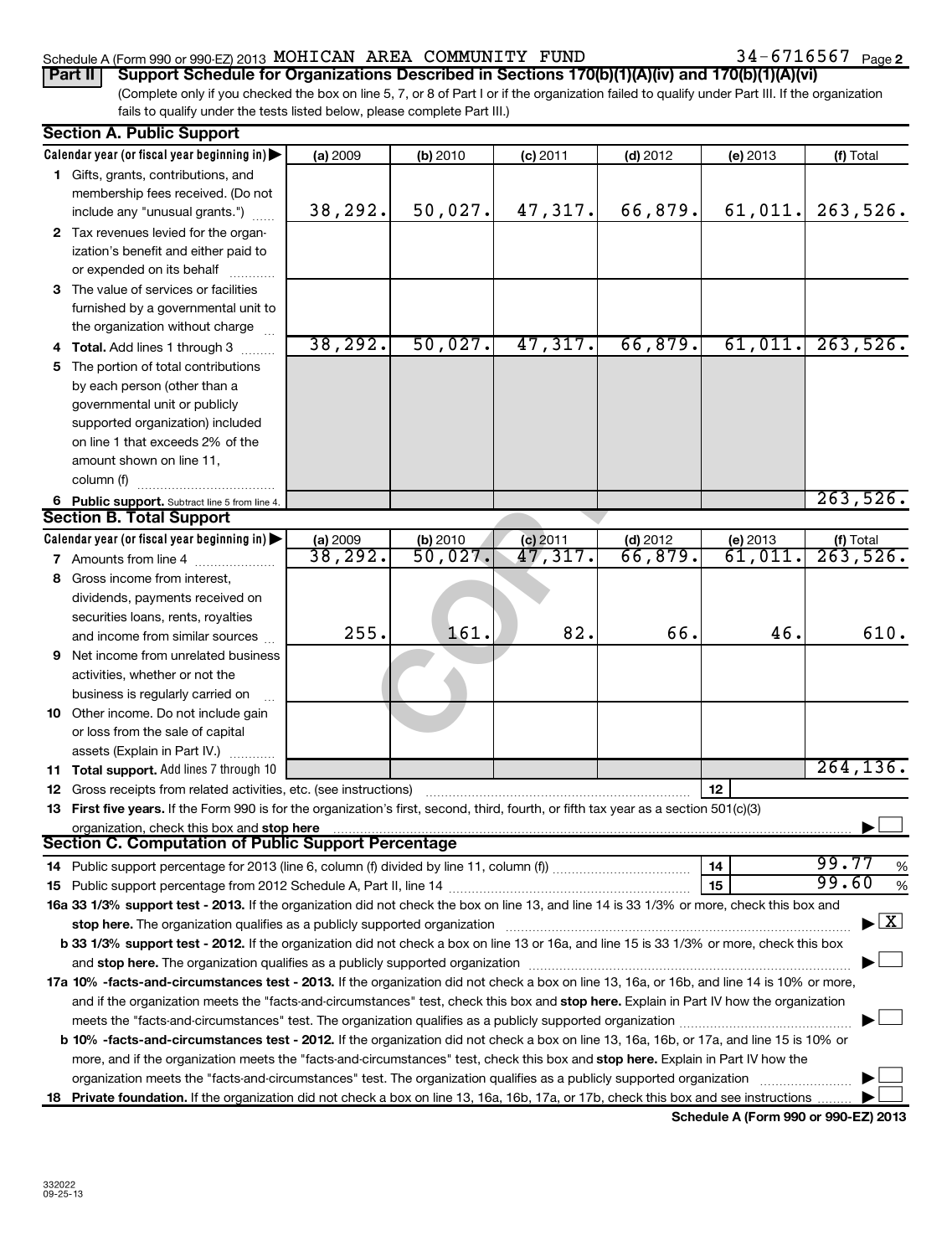## **Part III** | Support Schedule for Organizations Described in Section 509(a)(2)

(Complete only if you checked the box on line 9 of Part I or if the organization failed to qualify under Part II. If the organization fails to qualify under the tests listed below, please complete Part II.)

| <b>Section A. Public Support</b>                                                                                                                                                                                                                                                      |          |          |            |            |    |          |           |
|---------------------------------------------------------------------------------------------------------------------------------------------------------------------------------------------------------------------------------------------------------------------------------------|----------|----------|------------|------------|----|----------|-----------|
| Calendar year (or fiscal year beginning in)                                                                                                                                                                                                                                           | (a) 2009 | (b) 2010 | $(c)$ 2011 | $(d)$ 2012 |    | (e) 2013 | (f) Total |
| 1 Gifts, grants, contributions, and                                                                                                                                                                                                                                                   |          |          |            |            |    |          |           |
| membership fees received. (Do not                                                                                                                                                                                                                                                     |          |          |            |            |    |          |           |
| include any "unusual grants.")                                                                                                                                                                                                                                                        |          |          |            |            |    |          |           |
| <b>2</b> Gross receipts from admissions,                                                                                                                                                                                                                                              |          |          |            |            |    |          |           |
| merchandise sold or services per-                                                                                                                                                                                                                                                     |          |          |            |            |    |          |           |
| formed, or facilities furnished in                                                                                                                                                                                                                                                    |          |          |            |            |    |          |           |
| any activity that is related to the<br>organization's tax-exempt purpose                                                                                                                                                                                                              |          |          |            |            |    |          |           |
|                                                                                                                                                                                                                                                                                       |          |          |            |            |    |          |           |
| 3 Gross receipts from activities that                                                                                                                                                                                                                                                 |          |          |            |            |    |          |           |
| are not an unrelated trade or bus-                                                                                                                                                                                                                                                    |          |          |            |            |    |          |           |
| iness under section 513                                                                                                                                                                                                                                                               |          |          |            |            |    |          |           |
| 4 Tax revenues levied for the organ-                                                                                                                                                                                                                                                  |          |          |            |            |    |          |           |
| ization's benefit and either paid to                                                                                                                                                                                                                                                  |          |          |            |            |    |          |           |
| or expended on its behalf                                                                                                                                                                                                                                                             |          |          |            |            |    |          |           |
| 5 The value of services or facilities                                                                                                                                                                                                                                                 |          |          |            |            |    |          |           |
| furnished by a governmental unit to                                                                                                                                                                                                                                                   |          |          |            |            |    |          |           |
| the organization without charge                                                                                                                                                                                                                                                       |          |          |            |            |    |          |           |
| <b>6 Total.</b> Add lines 1 through 5                                                                                                                                                                                                                                                 |          |          |            |            |    |          |           |
| 7a Amounts included on lines 1, 2, and                                                                                                                                                                                                                                                |          |          |            |            |    |          |           |
| 3 received from disqualified persons                                                                                                                                                                                                                                                  |          |          |            |            |    |          |           |
| <b>b</b> Amounts included on lines 2 and 3 received                                                                                                                                                                                                                                   |          |          |            |            |    |          |           |
| from other than disqualified persons that                                                                                                                                                                                                                                             |          |          |            |            |    |          |           |
| exceed the greater of \$5,000 or 1% of the<br>amount on line 13 for the year                                                                                                                                                                                                          |          |          |            |            |    |          |           |
| c Add lines 7a and 7b                                                                                                                                                                                                                                                                 |          |          |            |            |    |          |           |
|                                                                                                                                                                                                                                                                                       |          |          |            |            |    |          |           |
| 8 Public support (Subtract line 7c from line 6.)<br><b>Section B. Total Support</b>                                                                                                                                                                                                   |          |          |            |            |    |          |           |
| Calendar year (or fiscal year beginning in)                                                                                                                                                                                                                                           | (a) 2009 |          |            | $(d)$ 2012 |    |          | (f) Total |
|                                                                                                                                                                                                                                                                                       |          | (b) 2010 | $(c)$ 2011 |            |    | (e) 2013 |           |
| <b>9</b> Amounts from line 6<br><b>10a</b> Gross income from interest,                                                                                                                                                                                                                |          |          |            |            |    |          |           |
| dividends, payments received on                                                                                                                                                                                                                                                       |          |          |            |            |    |          |           |
| securities loans, rents, royalties                                                                                                                                                                                                                                                    |          |          |            |            |    |          |           |
| and income from similar sources                                                                                                                                                                                                                                                       |          |          |            |            |    |          |           |
| <b>b</b> Unrelated business taxable income                                                                                                                                                                                                                                            |          |          |            |            |    |          |           |
| (less section 511 taxes) from businesses                                                                                                                                                                                                                                              |          |          |            |            |    |          |           |
| acquired after June 30, 1975<br>$\overline{\phantom{a}}$                                                                                                                                                                                                                              |          |          |            |            |    |          |           |
| c Add lines 10a and 10b                                                                                                                                                                                                                                                               |          |          |            |            |    |          |           |
| <b>11</b> Net income from unrelated business                                                                                                                                                                                                                                          |          |          |            |            |    |          |           |
| activities not included in line 10b,                                                                                                                                                                                                                                                  |          |          |            |            |    |          |           |
| whether or not the business is<br>regularly carried on                                                                                                                                                                                                                                |          |          |            |            |    |          |           |
| 12 Other income. Do not include gain                                                                                                                                                                                                                                                  |          |          |            |            |    |          |           |
| or loss from the sale of capital                                                                                                                                                                                                                                                      |          |          |            |            |    |          |           |
| assets (Explain in Part IV.) $\cdots$<br>13 Total support. (Add lines 9, 10c, 11, and 12.)                                                                                                                                                                                            |          |          |            |            |    |          |           |
| 14 First five years. If the Form 990 is for the organization's first, second, third, fourth, or fifth tax year as a section 501(c)(3) organization,                                                                                                                                   |          |          |            |            |    |          |           |
|                                                                                                                                                                                                                                                                                       |          |          |            |            |    |          |           |
| check this box and stop here measurements and the state of the state of the state of the state of the state of the state of the state of the state of the state of the state of the state of the state of the state of the sta<br>Section C. Computation of Public Support Percentage |          |          |            |            |    |          |           |
|                                                                                                                                                                                                                                                                                       |          |          |            |            | 15 |          |           |
|                                                                                                                                                                                                                                                                                       |          |          |            |            |    |          | %         |
| 16 Public support percentage from 2012 Schedule A, Part III, line 15<br>Section D. Computation of Investment Income Percentage                                                                                                                                                        |          |          |            |            | 16 |          | %         |
|                                                                                                                                                                                                                                                                                       |          |          |            |            |    |          |           |
|                                                                                                                                                                                                                                                                                       |          |          |            |            |    |          | %         |
| 17 Investment income percentage for 2013 (line 10c, column (f) divided by line 13, column (f))                                                                                                                                                                                        |          |          |            |            | 17 |          |           |
| 18 Investment income percentage from 2012 Schedule A, Part III, line 17                                                                                                                                                                                                               |          |          |            |            | 18 |          | %         |
| 19a 33 1/3% support tests - 2013. If the organization did not check the box on line 14, and line 15 is more than 33 1/3%, and line 17 is not                                                                                                                                          |          |          |            |            |    |          |           |
| more than 33 1/3%, check this box and stop here. The organization qualifies as a publicly supported organization                                                                                                                                                                      |          |          |            |            |    |          |           |
| b 33 1/3% support tests - 2012. If the organization did not check a box on line 14 or line 19a, and line 16 is more than 33 1/3%, and                                                                                                                                                 |          |          |            |            |    |          |           |
| line 18 is not more than 33 1/3%, check this box and stop here. The organization qualifies as a publicly supported organization                                                                                                                                                       |          |          |            |            |    |          |           |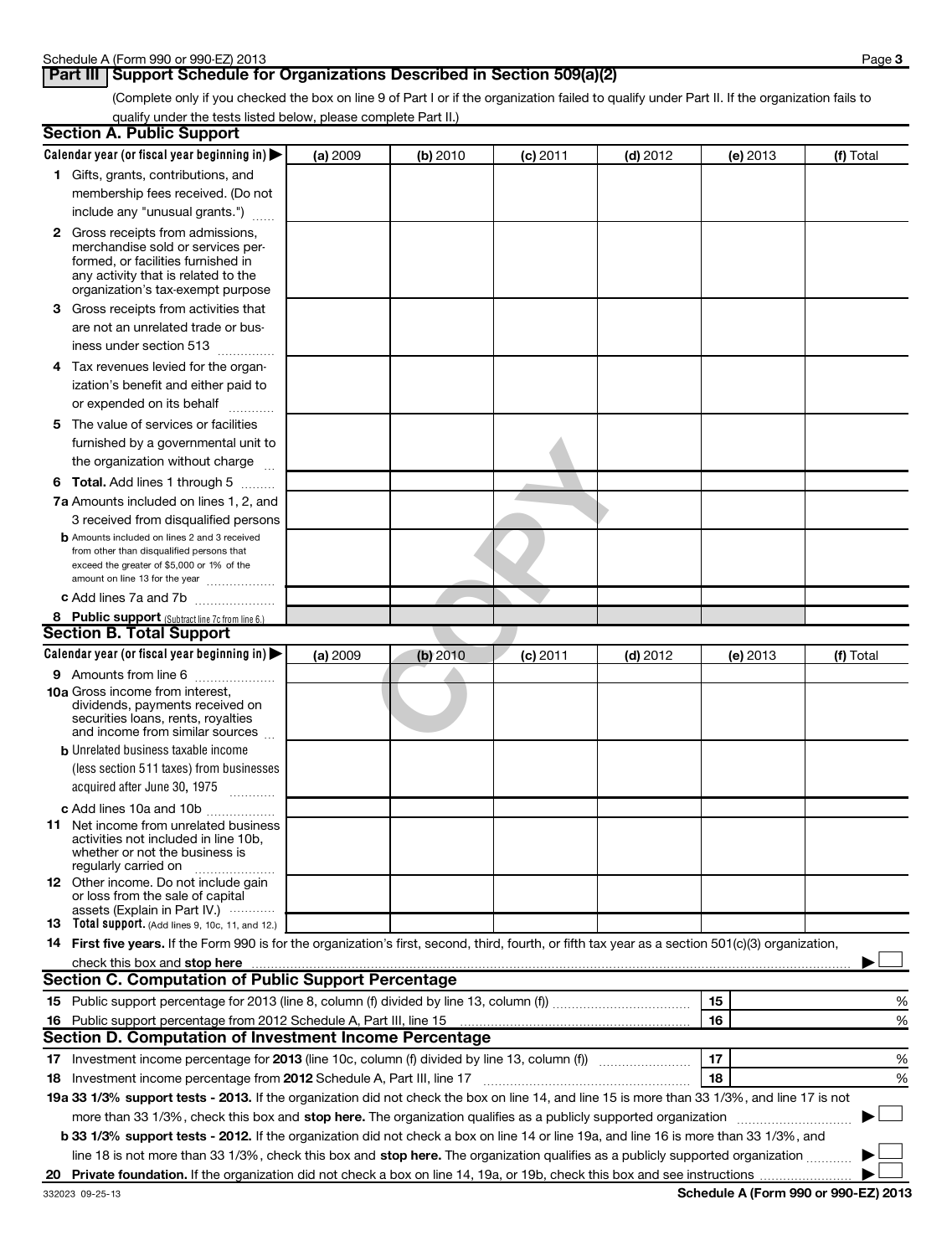| <b>Part IV</b> | Supplemental Information. Provide the explanations required by Part II, line 10; Part II, line 17a or 17b; and Part III, line 12. |
|----------------|-----------------------------------------------------------------------------------------------------------------------------------|
|                | Also complete this part for any additional information. (See instructions).                                                       |
|                |                                                                                                                                   |
|                |                                                                                                                                   |
|                |                                                                                                                                   |
|                |                                                                                                                                   |
|                |                                                                                                                                   |
|                |                                                                                                                                   |
|                |                                                                                                                                   |
|                |                                                                                                                                   |
|                |                                                                                                                                   |
|                |                                                                                                                                   |
|                |                                                                                                                                   |
|                |                                                                                                                                   |
|                |                                                                                                                                   |
|                |                                                                                                                                   |
|                |                                                                                                                                   |
|                |                                                                                                                                   |
|                |                                                                                                                                   |
|                |                                                                                                                                   |
|                |                                                                                                                                   |
|                |                                                                                                                                   |
|                |                                                                                                                                   |
|                |                                                                                                                                   |
|                |                                                                                                                                   |
|                |                                                                                                                                   |
|                |                                                                                                                                   |
|                |                                                                                                                                   |
|                |                                                                                                                                   |
|                |                                                                                                                                   |
|                |                                                                                                                                   |
|                |                                                                                                                                   |
|                |                                                                                                                                   |
|                |                                                                                                                                   |
|                |                                                                                                                                   |
|                |                                                                                                                                   |
|                |                                                                                                                                   |
|                |                                                                                                                                   |
|                |                                                                                                                                   |
|                |                                                                                                                                   |
|                |                                                                                                                                   |
|                |                                                                                                                                   |
|                |                                                                                                                                   |
|                |                                                                                                                                   |
|                |                                                                                                                                   |
|                |                                                                                                                                   |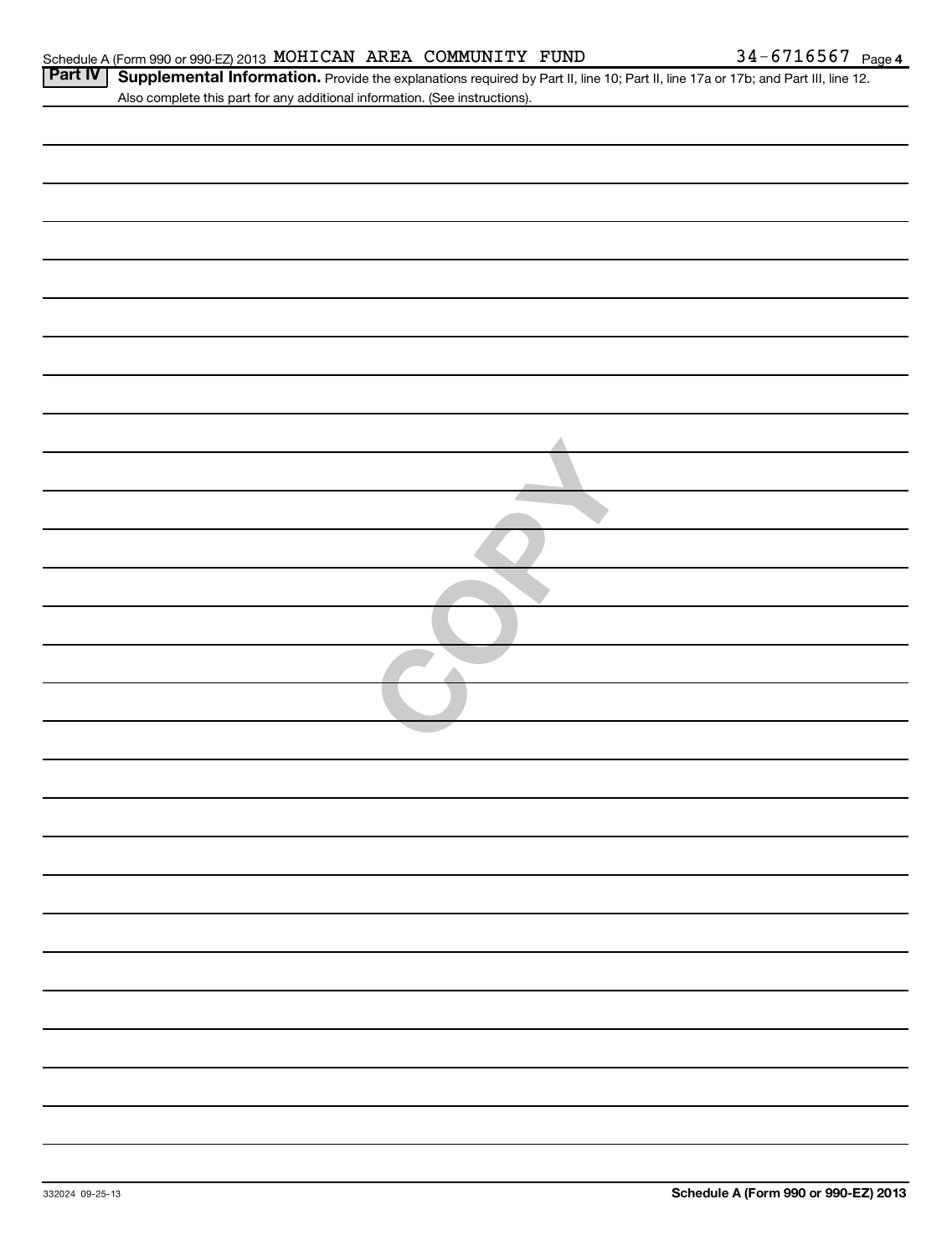| <b>Schedule B</b><br>(Form 990, 990-EZ,<br>or 990-PF) |
|-------------------------------------------------------|
| Department of the Treasury                            |
| <b>Internal Revenue Service</b>                       |

## **Schedule of Contributors**

**or 990-PF) | Attach to Form 990, Form 990-EZ, or Form 990-PF. | Information about Schedule B (Form 990, 990-EZ, or 990-PF) and its instructions is at** <sub>www.irs.gov/form990  $\cdot$ </sub>

OMB No. 1545-0047

**2013**

**Name of the organization Employer identification number**

|  | MOHICAN AREA COMMUNITY FUND | 34-6716567 |
|--|-----------------------------|------------|

| Organization type (check one): |  |  |
|--------------------------------|--|--|

| Filers of:                                                                                                                | Section:                                                                                                                        |  |  |
|---------------------------------------------------------------------------------------------------------------------------|---------------------------------------------------------------------------------------------------------------------------------|--|--|
| Form 990 or 990-EZ                                                                                                        | $\boxed{\underline{\mathbf{X}}}$ 501(c)( 3) (enter number) organization                                                         |  |  |
|                                                                                                                           | 4947(a)(1) nonexempt charitable trust not treated as a private foundation                                                       |  |  |
|                                                                                                                           | 527 political organization                                                                                                      |  |  |
| Form 990-PF                                                                                                               | 501(c)(3) exempt private foundation                                                                                             |  |  |
|                                                                                                                           | 4947(a)(1) nonexempt charitable trust treated as a private foundation                                                           |  |  |
|                                                                                                                           | 501(c)(3) taxable private foundation                                                                                            |  |  |
|                                                                                                                           |                                                                                                                                 |  |  |
|                                                                                                                           | Check if your organization is covered by the General Rule or a Special Rule.                                                    |  |  |
|                                                                                                                           | Note. Only a section 501(c)(7), (8), or (10) organization can check boxes for both the General Rule and a Special Rule. See ins |  |  |
| <b>General Rule</b>                                                                                                       |                                                                                                                                 |  |  |
| contributor. Complete Parts I and II.                                                                                     | For an organization filing Form 990, 990-EZ, or 990-PF that received, during the year, \$5,000 or more (in money or pr          |  |  |
|                                                                                                                           |                                                                                                                                 |  |  |
| <b>Special Rules</b>                                                                                                      |                                                                                                                                 |  |  |
| $\vert$ X $\vert$                                                                                                         | For a section 501(c)(3) organization filing Form 990 or 990-EZ that met the 33 1/3% support test of the regulations un          |  |  |
| 509(a)(1) and 170(b)(1)(A)(vi) and received from any one contributor, during the year, a contribution of the greater of ( |                                                                                                                                 |  |  |
|                                                                                                                           |                                                                                                                                 |  |  |

Check if your organization is covered by the General Rule or a Special Rule. **Note.**  Only a section 501(c)(7), (8), or (10) organization can check boxes for both the General Rule and a Special Rule. See instructions.

## **General Rule**

For an organization filing Form 990, 990-EZ, or 990-PF that received, during the year, \$5,000 or more (in money or property) from any one contributor. Complete Parts I and II.  $\pm$ 

### **Special Rules**

509(a)(1) and 170(b)(1)(A)(vi) and received from any one contributor, during the year, a contribution of the greater of (1**)** \$5,000 or (**2**) 2%  $\boxed{\textbf{X}}$  For a section 501(c)(3) organization filing Form 990 or 990 EZ that met the 33 1/3% support test of the regulations under sections of the amount on (i) Form 990, Part VIII, line 1h, or (ii) Form 990-EZ, line 1. Complete Parts I and II.

total contributions of more than \$1,000 for use exclusively for religious, charitable, scientific, literary, or educational purposes, or For a section 501(c)(7), (8), or (10) organization filing Form 990 or 990-EZ that received from any one contributor, during the year, the prevention of cruelty to children or animals. Complete Parts I, II, and III.  $\pm$ 

purpose. Do not complete any of the parts unless the General Rule applies to this organization because it received nonexclusively contributions for use exclusively for religious, charitable, etc., purposes, but these contributions did not total to more than \$1,000. If this box is checked, enter here the total contributions that were received during the year for an exclusively religious, charitable, etc., For a section 501(c)(7), (8), or (10) organization filing Form 990 or 990-EZ that received from any one contributor, during the year, religious, charitable, etc., contributions of \$5,000 or more during the year  $\ldots$   $\ldots$   $\ldots$   $\ldots$   $\ldots$   $\ldots$   $\ldots$   $\ldots$   $\blacktriangleright$   $\uparrow$  $\pm$ 

**Caution.** An organization that is not covered by the General Rule and/or the Special Rules does not file Schedule B (Form 990, 990-EZ, or 990-PF),  **must** but it answer "No" on Part IV, line 2, of its Form 990; or check the box on line H of its Form 990-EZ or on its Form 990-PF, Part I, line 2, to certify that it does not meet the filing requirements of Schedule B (Form 990, 990-EZ, or 990-PF).

LHA For Paperwork Reduction Act Notice, see the Instructions for Form 990, 990-EZ, or 990-PF. Schedule B (Form 990, 990-EZ, or 990-PF) (2013)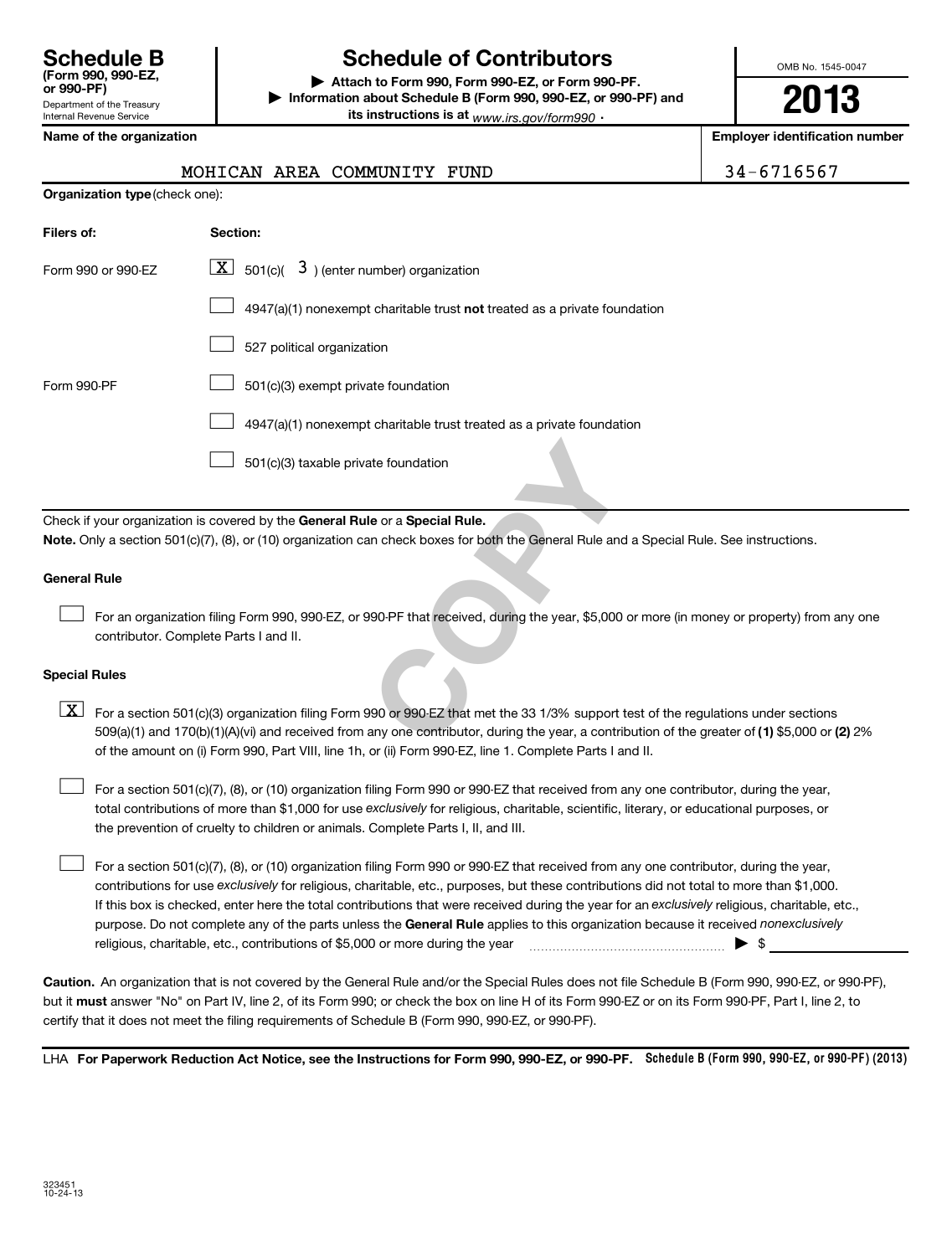| Schedule B (Form 990, 990-EZ, or 990-PF) (2013) | Page |
|-------------------------------------------------|------|
|-------------------------------------------------|------|

**Name of organization Employer identification number**

## MOHICAN AREA COMMUNITY FUND 34-6716567

Part I Contributors (see instructions). Use duplicate copies of Part I if additional space is needed.

| (a)<br>No. | (b)<br>Name, address, and ZIP + 4                                                         | (c)<br><b>Total contributions</b> | (d)<br>Type of contribution                                                                            |
|------------|-------------------------------------------------------------------------------------------|-----------------------------------|--------------------------------------------------------------------------------------------------------|
| 1          | THE HUGO H. AND MABEL B. YOUNG<br>FOUNDATION<br>120 N. WATER ST.<br>LOUDONVILLE, OH 44842 | 8,000.<br>$\mathfrak{S}$          | $\boxed{\text{X}}$<br>Person<br>Payroll<br>Noncash<br>(Complete Part II for<br>noncash contributions.) |
| (a)<br>No. | (b)<br>Name, address, and ZIP + 4                                                         | (c)<br><b>Total contributions</b> | (d)<br>Type of contribution                                                                            |
| 2          | UNITED WAY OF ASHLAND COUNTY                                                              |                                   | $\boxed{\text{X}}$<br>Person                                                                           |
|            | 132 W. MAIN ST., LOWER LEVEL<br>ASHLAND, OH 44805                                         | 42,179.<br>$$^{\circ}$            | Payroll<br><b>Noncash</b><br>(Complete Part II for<br>noncash contributions.)                          |
| (a)<br>No. | (b)<br>Name, address, and ZIP + 4                                                         | (c)<br><b>Total contributions</b> | (d)<br>Type of contribution                                                                            |
|            |                                                                                           | \$                                | Person<br>Payroll<br><b>Noncash</b><br>(Complete Part II for<br>noncash contributions.)                |
| (a)<br>No. | (b)<br>Name, address, and ZIP + 4                                                         | (c)<br><b>Total contributions</b> | (d)<br>Type of contribution                                                                            |
|            |                                                                                           | \$                                | Person<br>Payroll<br><b>Noncash</b><br>(Complete Part II for<br>noncash contributions.)                |
| (a)<br>No. | (b)<br>Name, address, and ZIP + 4                                                         | (c)<br><b>Total contributions</b> | (d)<br>Type of contribution                                                                            |
|            |                                                                                           | \$                                | Person<br>Payroll<br><b>Noncash</b><br>(Complete Part II for<br>noncash contributions.)                |
| (a)<br>No. | (b)<br>Name, address, and ZIP + 4                                                         | (c)<br><b>Total contributions</b> | (d)<br>Type of contribution                                                                            |
|            |                                                                                           | \$                                | Person<br>Payroll<br><b>Noncash</b><br>(Complete Part II for<br>noncash contributions.)                |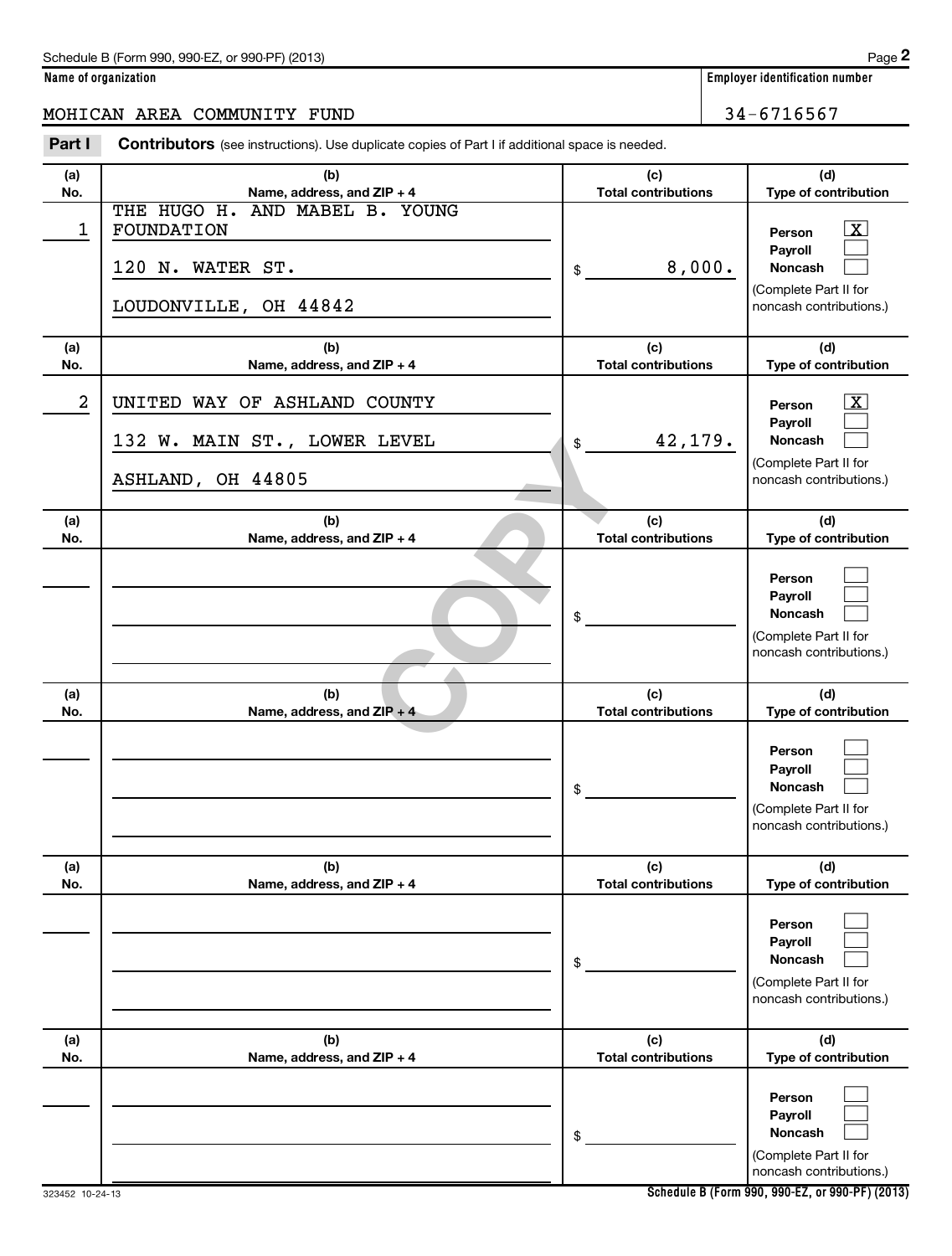## MOHICAN AREA COMMUNITY FUND 34-6716567

Part II Noncash Property (see instructions). Use duplicate copies of Part II if additional space is needed.

| (a)<br>No.<br>from<br>Part I | (b)<br>Description of noncash property given | (c)<br>FMV (or estimate)<br>(see instructions) | (d)<br>Date received |
|------------------------------|----------------------------------------------|------------------------------------------------|----------------------|
|                              |                                              |                                                |                      |
|                              |                                              |                                                |                      |
|                              |                                              | \$                                             |                      |
| (a)<br>No.<br>from<br>Part I | (b)<br>Description of noncash property given | (c)<br>FMV (or estimate)<br>(see instructions) | (d)<br>Date received |
|                              |                                              |                                                |                      |
|                              |                                              |                                                |                      |
|                              |                                              | \$                                             |                      |
| (a)<br>No.<br>from<br>Part I | (b)<br>Description of noncash property given | (c)<br>FMV (or estimate)<br>(see instructions) | (d)<br>Date received |
|                              |                                              |                                                |                      |
|                              |                                              |                                                |                      |
|                              |                                              | \$                                             |                      |
| (a)<br>No.<br>from<br>Part I | (b)<br>Description of noncash property given | (c)<br>FMV (or estimate)<br>(see instructions) | (d)<br>Date received |
|                              |                                              |                                                |                      |
|                              |                                              |                                                |                      |
|                              |                                              | \$                                             |                      |
| (a)<br>No.<br>from<br>Part I | (b)<br>Description of noncash property given | (c)<br>FMV (or estimate)<br>(see instructions) | (d)<br>Date received |
|                              |                                              |                                                |                      |
|                              |                                              |                                                |                      |
|                              |                                              | \$                                             |                      |
| (a)<br>No.<br>from<br>Part I | (b)<br>Description of noncash property given | (c)<br>FMV (or estimate)<br>(see instructions) | (d)<br>Date received |
|                              |                                              |                                                |                      |
|                              |                                              |                                                |                      |
|                              |                                              | \$                                             |                      |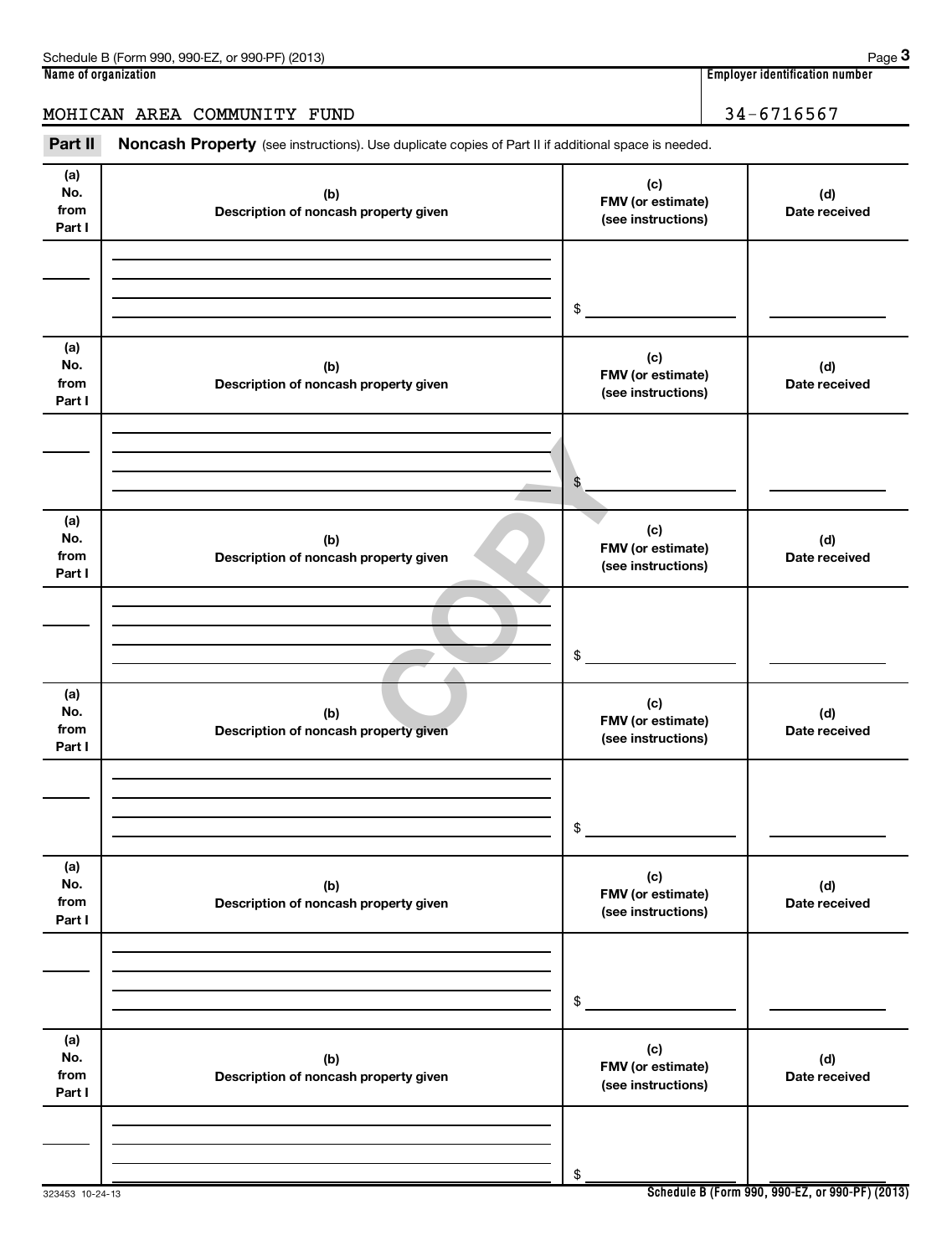| Name of organization                                                                                        |                                                                                                                                                                                                        |                      | <b>Employer identification number</b>                                                                                                                                                                                                                          |
|-------------------------------------------------------------------------------------------------------------|--------------------------------------------------------------------------------------------------------------------------------------------------------------------------------------------------------|----------------------|----------------------------------------------------------------------------------------------------------------------------------------------------------------------------------------------------------------------------------------------------------------|
|                                                                                                             | MOHICAN AREA COMMUNITY FUND                                                                                                                                                                            |                      | 34-6716567                                                                                                                                                                                                                                                     |
| Part III                                                                                                    | the total of exclusively religious, charitable, etc., contributions of \$1,000 or less for the year. (Enter this information once.)<br>Use duplicate copies of Part III if additional space is needed. |                      | Exclusively religious, charitable, etc., individual contributions to section 501(c)(7), (8), or (10) organizations that total more than \$1,000 for the<br>year. Complete columns (a) through (e) and the following line entry. Fo<br>$\blacktriangleright$ \$ |
| (a) No.<br>from<br>Part I                                                                                   | (b) Purpose of gift                                                                                                                                                                                    | (c) Use of gift      | (d) Description of how gift is held                                                                                                                                                                                                                            |
|                                                                                                             |                                                                                                                                                                                                        | (e) Transfer of gift |                                                                                                                                                                                                                                                                |
|                                                                                                             | Transferee's name, address, and ZIP + 4                                                                                                                                                                |                      | Relationship of transferor to transferee                                                                                                                                                                                                                       |
| (a) No.<br>from<br>Part I                                                                                   | (b) Purpose of gift                                                                                                                                                                                    | (c) Use of gift      | (d) Description of how gift is held                                                                                                                                                                                                                            |
| (e) Transfer of gift<br>Transferee's name, address, and ZIP + 4<br>Relationship of transferor to transferee |                                                                                                                                                                                                        |                      |                                                                                                                                                                                                                                                                |
| $(a)$ No.<br>from<br>Part I                                                                                 | (b) Purpose of gift                                                                                                                                                                                    | (c) Use of gift      | (d) Description of how gift is held                                                                                                                                                                                                                            |
|                                                                                                             |                                                                                                                                                                                                        | (e) Transfer of gift |                                                                                                                                                                                                                                                                |
|                                                                                                             | Transferee's name, address, and ZIP + 4                                                                                                                                                                |                      | Relationship of transferor to transferee                                                                                                                                                                                                                       |
| (a) No.<br>from<br>Part I                                                                                   | (b) Purpose of gift                                                                                                                                                                                    | (c) Use of gift      | (d) Description of how gift is held                                                                                                                                                                                                                            |
|                                                                                                             |                                                                                                                                                                                                        |                      |                                                                                                                                                                                                                                                                |
|                                                                                                             | Transferee's name, address, and ZIP + 4                                                                                                                                                                | (e) Transfer of gift | Relationship of transferor to transferee                                                                                                                                                                                                                       |
|                                                                                                             |                                                                                                                                                                                                        |                      |                                                                                                                                                                                                                                                                |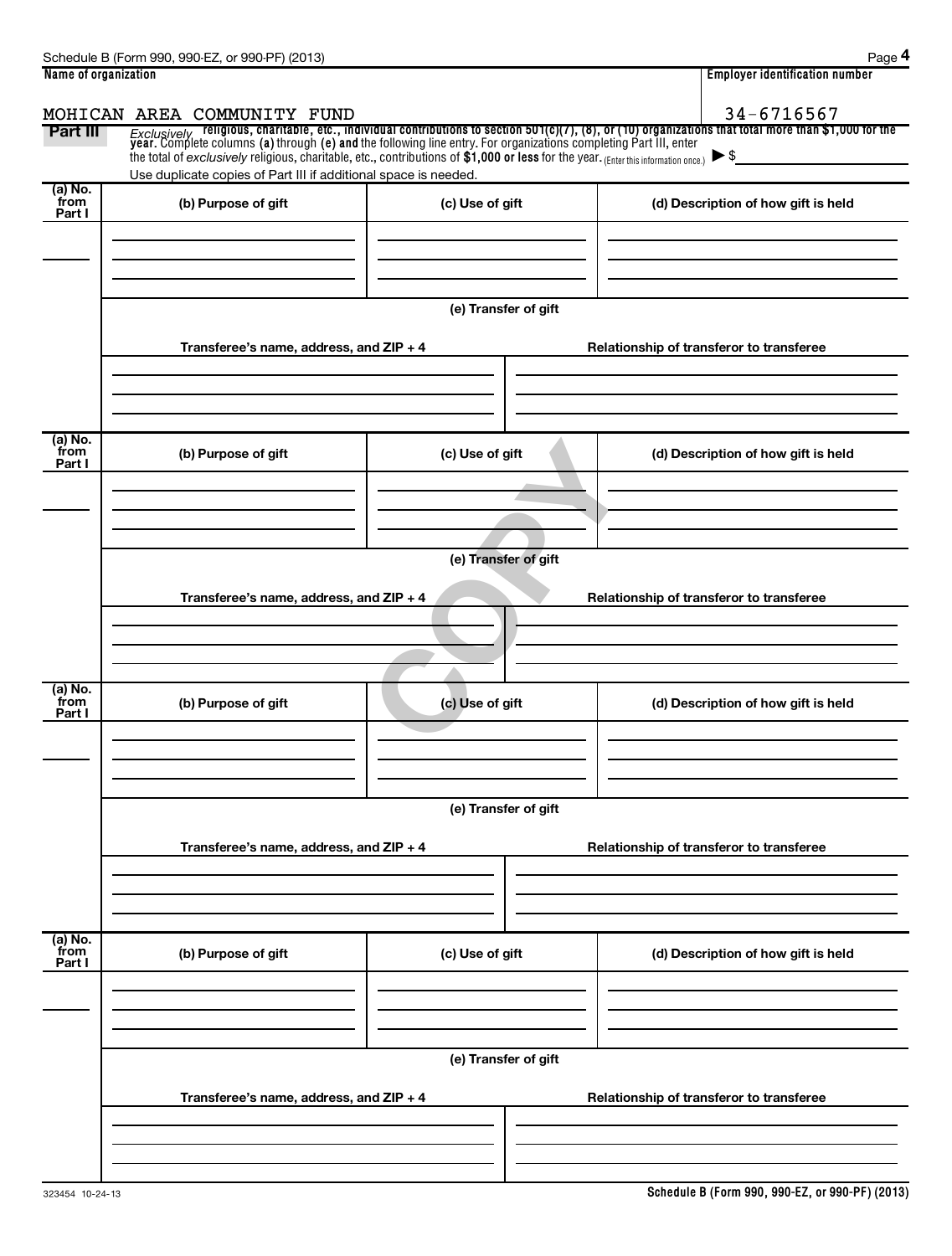| <b>SCHEDULE O</b><br>(Form 990 or 990-EZ)<br>Department of the Treasury<br>Internal Revenue Service | Supplemental Information to Form 990 or 990-EZ<br>Complete to provide information for responses to specific questions on<br>Form 990 or 990-EZ or to provide any additional information.<br>Attach to Form 990 or 990-EZ.<br>Information about Schedule O (Form 990 or 990-EZ) and its instructions is at www.irs gov/form990 |  |                                                                   |  |
|-----------------------------------------------------------------------------------------------------|-------------------------------------------------------------------------------------------------------------------------------------------------------------------------------------------------------------------------------------------------------------------------------------------------------------------------------|--|-------------------------------------------------------------------|--|
| Name of the organization                                                                            | MOHICAN AREA COMMUNITY FUND                                                                                                                                                                                                                                                                                                   |  | Inspection<br><b>Employer identification number</b><br>34-6716567 |  |
|                                                                                                     | FORM 990-EZ, PART I, LINE 8, OTHER REVENUE:                                                                                                                                                                                                                                                                                   |  |                                                                   |  |
|                                                                                                     | DESCRIPTION OF OTHER REVENUE:                                                                                                                                                                                                                                                                                                 |  | AMOUNT:                                                           |  |
| FARMERS & SAVINGS BANK                                                                              |                                                                                                                                                                                                                                                                                                                               |  | 46.                                                               |  |
|                                                                                                     |                                                                                                                                                                                                                                                                                                                               |  |                                                                   |  |
|                                                                                                     | FORM 990-EZ, PART I, LINE 16, OTHER EXPENSES:                                                                                                                                                                                                                                                                                 |  |                                                                   |  |
|                                                                                                     | DESCRIPTION OF OTHER EXPENSES:                                                                                                                                                                                                                                                                                                |  | AMOUNT:                                                           |  |
| OFFICE EXPENSES                                                                                     |                                                                                                                                                                                                                                                                                                                               |  | 48.                                                               |  |
| STATE REGISTRATION FEE                                                                              |                                                                                                                                                                                                                                                                                                                               |  | 60.                                                               |  |
| <b>INSURANCE</b>                                                                                    |                                                                                                                                                                                                                                                                                                                               |  | 375.                                                              |  |
|                                                                                                     | TOTAL TO FORM 990-EZ, LINE 16                                                                                                                                                                                                                                                                                                 |  | 483.                                                              |  |
|                                                                                                     |                                                                                                                                                                                                                                                                                                                               |  |                                                                   |  |
|                                                                                                     | FORM 990-EZ, PART III, PRIMARY EXEMPT PURPOSE - FUNDRAISING TO GIVE TO                                                                                                                                                                                                                                                        |  |                                                                   |  |
|                                                                                                     | OTHER EXEMPT ORGANIZATIONS                                                                                                                                                                                                                                                                                                    |  |                                                                   |  |
|                                                                                                     |                                                                                                                                                                                                                                                                                                                               |  |                                                                   |  |
|                                                                                                     | FORM 990-EZ, PART V, INFORMATION REGARDING PERSONAL BENEFIT CONTRACTS:                                                                                                                                                                                                                                                        |  |                                                                   |  |
|                                                                                                     | THE ORGANIZATION DID NOT, DURING THE YEAR, RECEIVE ANY FUNDS, DIRECTLY,                                                                                                                                                                                                                                                       |  |                                                                   |  |
|                                                                                                     | OR INDIRECTLY, TO PAY PREMIUMS ON A PERSONAL BENEFIT CONTRACT.                                                                                                                                                                                                                                                                |  |                                                                   |  |
|                                                                                                     |                                                                                                                                                                                                                                                                                                                               |  |                                                                   |  |
|                                                                                                     | THE ORGANIZATION, DID NOT, DURING THE YEAR, PAY ANY PREMIUMS, DIRECTLY,                                                                                                                                                                                                                                                       |  |                                                                   |  |
|                                                                                                     | OR INDIRECTLY, ON A PERSONAL BENEFIT CONTRACT.                                                                                                                                                                                                                                                                                |  |                                                                   |  |
|                                                                                                     |                                                                                                                                                                                                                                                                                                                               |  |                                                                   |  |
|                                                                                                     |                                                                                                                                                                                                                                                                                                                               |  |                                                                   |  |
|                                                                                                     |                                                                                                                                                                                                                                                                                                                               |  |                                                                   |  |
|                                                                                                     |                                                                                                                                                                                                                                                                                                                               |  |                                                                   |  |
|                                                                                                     |                                                                                                                                                                                                                                                                                                                               |  |                                                                   |  |